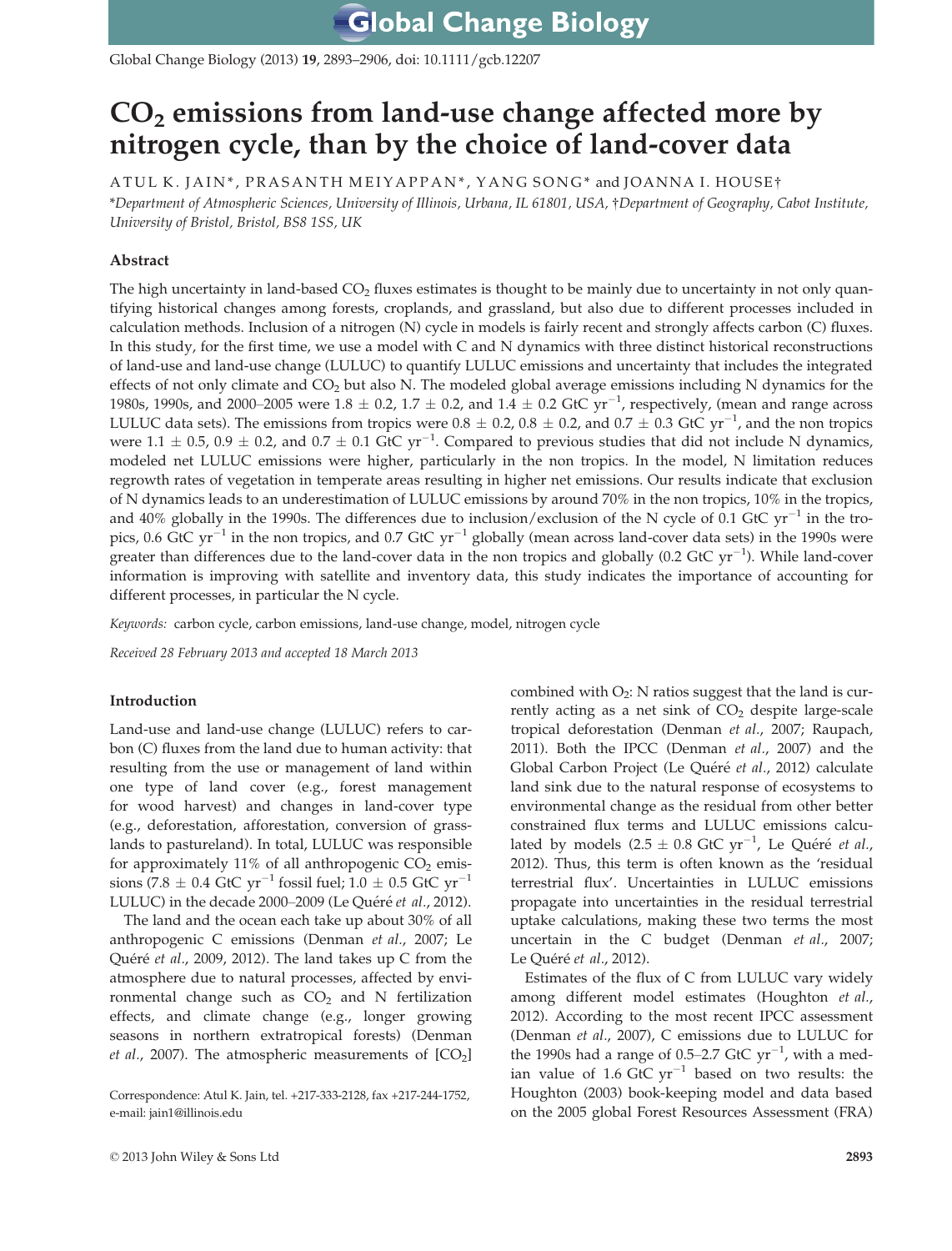of the Food and Agricultural Organization (FAO, 2006), and the tropical satellite study of DeFries et al. (2002) also using the Houghton book-keeping model. With improvements in data on land-cover change and biomass, and better understanding, information and modeling of different land processes, the mean estimate has been revised downwards and the range across results is reduced despite the much larger number of modeled estimates now published. A recent intercomparison study of many published estimates reported a mean, standard deviation, and range across 13 process-based vegetation models and book-keeping models of  $1.1 \pm 0.2$  GtC yr<sup>-1</sup> (full range 0.75–1.50 GtC yr<sup>-1</sup>) for the 1990s (Houghton et al., 2012). The authors of the intercomparison used the limited amount of literature assessing uncertainty in LULUC emission estimates, along with expert judgment to suggest an uncertainty of  $\pm$  0.5 GtC yr<sup>-1</sup>.

It is widely acknowledged that a key uncertainty in LULUC emissions stems from uncertainties in estimating historical changes in areal coverage among forests, croplands, and grassland, though the uncertainties have significantly narrowed with time mainly due to improved data from satellites and inventories (Goldewijk & Ramankutty, 2004; Lepers et al., 2005; Ramankutty et al., 2007; Houghton, 2010; Hurtt et al., 2011; Verburg et al., 2011). Further uncertainty stems from incomplete understanding of all the processes affecting the net flux of C from LULUC, different approaches adopted to calculate emissions, and datarelated uncertainties. Several previous intercomparison studies (e.g., Ramankutty et al., 2007; Ito et al., 2008; Houghton et al., 2012) have evaluated the overall range of uncertainty associated with estimates of net flux of C resulting from LULUC. However, complex linkages among the various contributing factors have made it difficult to quantify and attribute the resulting uncertainties to each of its sources.

In an earlier study, Jain & Yang (2005) quantified the uncertainties resulting from using two different, but commonly used land-use change data sets (Ramankutty & Foley, 1999; and Houghton & Hackler, 2001) to drive the C cycle component of a land-surface model, the Integrated Science Assessment Model (ISAM) for the time period 1765–1990. Differences in the rates of changes in cropland area between the two data sets contributed significantly to uncertainty in estimated C fluxes, and it was argued that further refinement of land-use data sets using ground and satellite-based measurements was required. The Jain & Yang (2005) study was useful in explaining and quantifying the uncertainty due to LULUC on C flux as a part of wider studies on estimating LULUC-related uncertainties (Ramankutty et al., 2007; Piao et al., 2008; Ricciuto et al., 2008).

In recent years, several LULUC data sets have been updated. Improvements have primarily taken place on three aspects: using historical inventory data with higher level of spatial detail; integrating multiple and advanced high-resolution satellite estimates; an improved methodology to downscale inventory data to grid cell level. Three of the most commonly used data sets were harmonized using a globally consistent methodology by Meiyappan & Jain (2012): (i) The HYDE (Historical Database of the Global Environment) spatially explicit data set (Klein Goldewijk et al., 2010, 2011), which is the basis of the Hurtt et al. (2011) data set supplied for Earth System Models being used in the upcoming IPCC Fifth Assessment Report; (ii) The spatially explicit RF data set (Ramankutty & Foley, 1999), updated to include pasture conversions and revised cropland estimates (Ramankutty et al., 2008); and (iii) The Houghton data set (Houghton & Hackler, 2001) updated with FAO (2006) forest area data (Houghton, 2008; the version that was used by Meiyappan & Jain, 2012) and more recently with FAO (2010) data which substantially revised down deforestation rates for the 1990s.

The effects of inclusion of different processes in calculating LULUC fluxes have been explored with various process-based global vegetation models. Several studies have shown that emissions from LULUC activities are different when considering the fertilization effects of changing  $[CO<sub>2</sub>]$  on ecosystem C balance (Churkina et al., 2007; Pongratz et al., 2009; Arora & Boer, 2010). Most process models now include the effects of climate and  $CO<sub>2</sub>$  on vegetation, but few include the effects of nitrogen (N).

N is a limiting nutrient for plant growth in mid- and high-latitude regions (Vitousek & Howarth, 1991). In tropical regions, N is not considered a limiting nutrient, because the warmer and wetter tropical climate enhances N mineralization in soils (Vitousek & Howarth, 1991; Cleveland & Townsend, 2006) and biological N fixation is high (Yang et al., 2009). The N cycle is rapidly changing due to human activity (Galloway et al., 2004, 2008; Canfield et al., 2010). Enhanced N in the atmosphere can act as a pollutant or have a fertilization effect on plants (Reay *et al.*, 2008). Climate,  $CO<sub>2</sub>$ , and N all interact to alter plant growth (Jain et al., 2009) and decomposition, thus affecting both the C lost when vegetation is removed, and the rate of C accumulation in regrowing vegetation and soils (Mathers et al., 2006).

A recent modeling study by Zaehle et al. (2011) indicates that anthropogenic N inputs account for about a fifth of the C sequestered by terrestrial ecosystem between 1996 and 2005. Churkina et al. (2007) estimated a C uptake of 0.75–2.21 GtC  $yr^{-1}$  during the 1990s by regrowing forest in response to enhanced N deposition.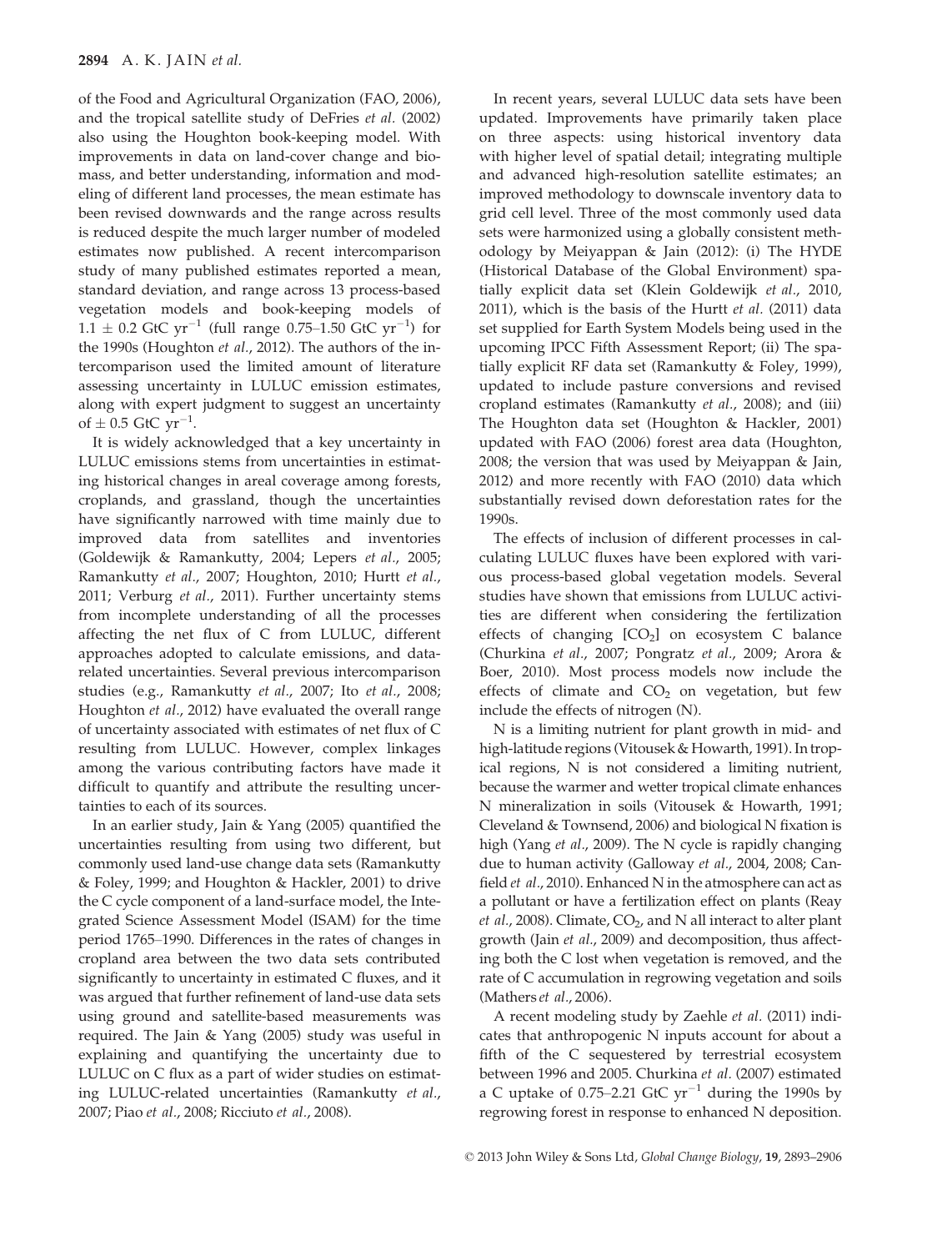The wide ranges in their study arise from assumptions made about proportions and age of regrowing forests. However, neither study included the effects of LULUC.

Yang et al. (2010) modeled for the first time the effect of including a fully coupled N cycle (in ISAM) on global LULUC. ISAM results indicated that the contribution of N deposition to C uptake was about 0.13 GtC  $yr^{-1}$  in regrowing secondary forests, and 0.31 GtC  $yr^{-1}$  in all ecosystem types. Consideration of full N dynamics limited C uptake due to N limitation in regrowing forests in northern temperate regions in particular. The study was very sensitive to land transitions in tropical regions. While N is not a limiting nutrient in primary tropical forests, the results suggested strong N limitation in the secondary forests of tropical regions, because land-use change activities (harvesting, burning) remove large amounts of N from the system. N removal due to LULUC constrained the fertilizing effects of  $N$  deposition and atmospheric  $CO<sub>2</sub>$  in some regions, but less in others depending on climatic conditions emphasizing the need to consider the interactive effects of all three drivers (climate,  $CO<sub>2</sub>$ , N) on net LULUC flux.

In this article, we build upon our previous studies to provide revised estimates of C emissions from historical LULUC looking for the first time at the effects of N under different LULUC scenarios. This study presents several crucial updates on multiple fronts, in particular: (i) We use a fully coupled Carbon-Nitrogen (C–N) cycle component of the ISAM (Yang et al., 2009), very few of the current generation of global vegetation models include a N cycle component, and only ISAM has been applied specifically to estimate LULUC emissions; (ii) The study incorporates the impact of N limitation and N deposition on the C sink associated with secondary forest regrowth including the effects of wood harvest activities (Yang et al., 2010); (iii) The estimates have been extended until the year 2010 where possible; and (iv) We use three historical reconstructions of LULUC (Meiyappan & Jain, 2012) based on new and updated data sets (Klein Goldewijk et al., 2011; updated estimates based on Ramankutty & Foley (1999) and Ramankutty et al. (2008); and, Houghton, 2008). In addition, all the three reconstructed data sets include the effects of urban land expansion (Klein Goldewijk et al., 2010) and wood harvest (Hurtt et al., 2011).

#### Materials and methods

#### Overview of the ISAM C–N model

The C–N cycle component of the ISAM is used to assess the C emissions from LULUC. The structure, parameterization, and performance of ISAM has been previously discussed in detail (Jain & Yang, 2005; Jain et al., 2009; Yang et al., 2009). Here, we provide an overview. The model calculates C and N fluxes between vegetation and the atmosphere, above and below ground litter, and soil organic matter compartments of the terrestrial biosphere at 0.5° x 0.5° spatial resolution. The modeled C cycle accounts for important feedback processes, including impact of increasing atmospheric  $[CO<sub>2</sub>]$  on Net Primary Productivity (NPP); impact of temperature and precipitation changes on photosynthesis, autotrophic and heterotrophic respiration; and the effect of N deposition on C uptake by plants. The modeled N cycle accounts for major processes as described in Yang et al. (2009). In addition, the model accounts for both symbiotic and non symbiotic biological N fixation. The performance of ISAM and its N cycle has been extensively calibrated and evaluated using field measurements (Jain et al., 2009; Yang et al., 2009).

Each 0.5° x 0.5° grid cell contains at least one of the 18 landcover types (Yang et al., 2010), of which 10 are forest landcover types, five are herbaceous land-cover types and the other three being cropland, pastureland, and urban land. ISAM accounts for five climatic types of primary forest (tropical evergreen, tropical deciduous, temperate evergreen, temperate deciduous, and boreal) and their corresponding 'secondary forests'. The model accounts separately for forest regrowth following agricultural abandonment and wood harvest, and this is what we refer to as a 'secondary forest' (Yang et al., 2010).

The land conversions in the model are carried out based on the method described in Meiyappan & Jain (2012). We start with a map of potential natural vegetation at  $0.5^{\circ} \times 0.5^{\circ}$  resolution, which is indicative of the land cover that would have existed if human activities were absent. We then advance in time (starting from 1765 to 2010), by superimposing the yearto-year cropland, pastureland, wood harvest, and urban land maps, respectively. We define rules, specific to each landdisturbance activity (cropland, pastureland, wood harvest, and urban land), for replacing natural vegetation. In general, following cropland and pastureland expansion, the natural vegetations present in a grid cell are removed proportional to its area and demand for cropland/pastureland. Upon abandonment (reduction in cropland/pastureland area between two consecutive years), the land recovers back to the dominant potential natural vegetation in the grid cell. Wood is preferentially harvested from primary forest, and secondary (regrowing) forest is used when the extent of primary forest is less than the demand. Urban land expansion usually occurs at the expense of cropland abandonment and in other cases from natural vegetations. The resulting land-cover maps for the period 2000–2005 are compared with remote sensing-based land-cover maps (500 m resolution MODIS data – Friedl et al., 2010) spanning the same period. Discrepancies in forest area between satellite data and model estimates are used to accordingly adjust the land-disturbance activity specific rules (for each grid cell) to increase (or decrease) the proportions at which forest was cleared (or regrown) historically following expansion (or abandonment) of agricultural activity, such that rerunning the model with adjusted rules results in land-cover maps whose forest distribution closely agrees with remote sensing observations for recent years. This calibration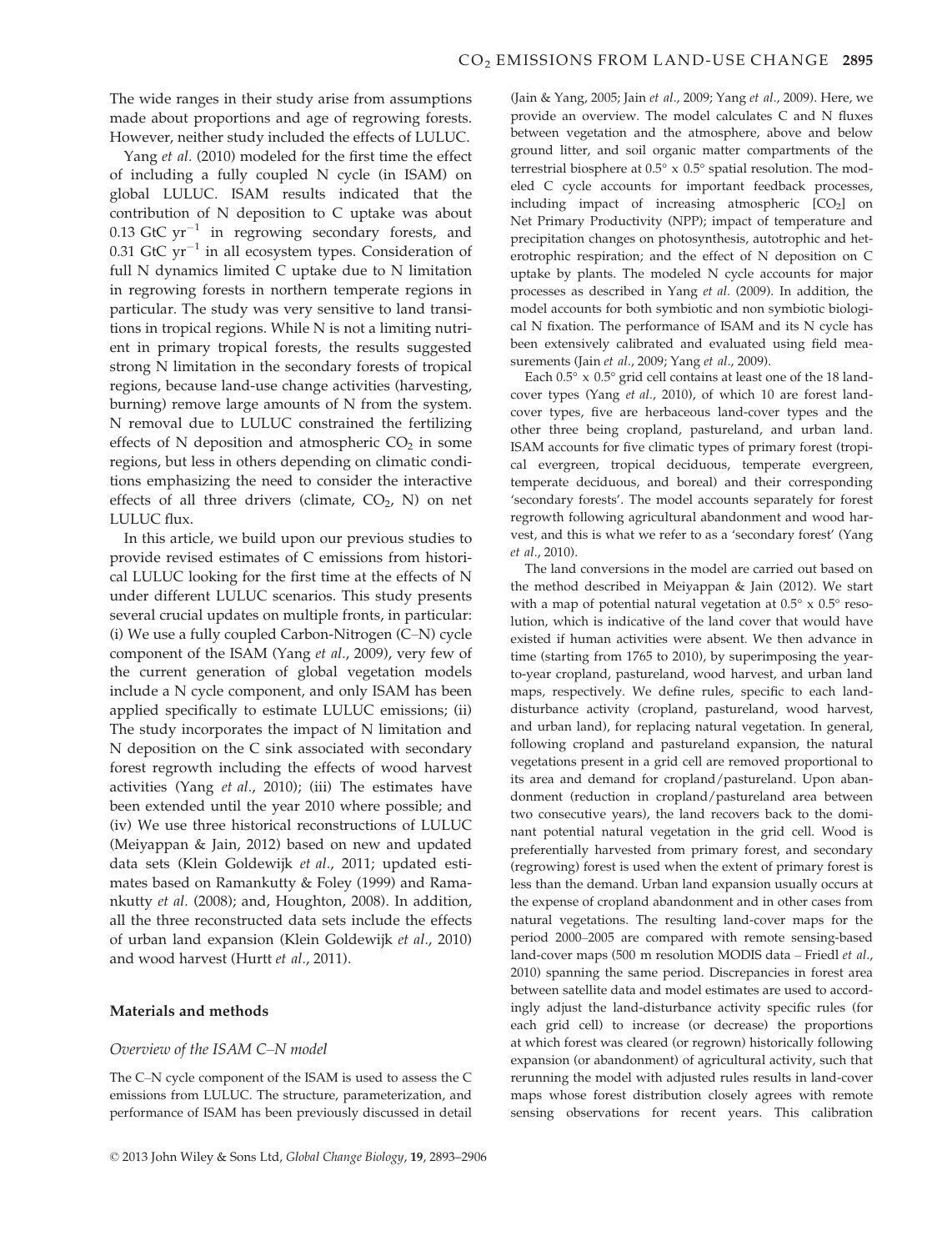implicitly accounts for uncertainty in potential vegetation map, rule-based assumptions, and spatial heterogeneity in land-use dynamics. Thus, the three reconstructions start with a common potential natural vegetation map and end with a map whose forest distribution are consistent with satellite estimates, but the pathway they follow between the starting and ending point is constrained by the land-use data sets used.

Emissions of C due to LULUC are calculated as described in Jain & Yang (2005). In brief, upon removal of natural vegetation from a grid cell, a specified fraction of vegetation biomass is transferred to litter reservoirs, effectively representing plant material left on the ground following deforestation activities (Yang et al., 2009). The remaining vegetation materials are either burned to clear the land for agriculture, which releases C and N (in gaseous and/or mineral form) contained in the burned plant material; or are transferred as C and N to wood and/or fuel product reservoirs and subsequently released at three different rates depending on the assigned product categories.

#### LULUC data

The three historical LULUC reconstructions (ISAM-HYDE, ISAM-RF, and ISAM-HH) were based on cropland and pastureland area change in the three updated historical landuse change data sets: (i) HYDE 3.1 (Klein Goldewijk et al., 2011); (ii) RF (Ramankutty & Foley, 1999) including new pastureland estimates and updated cropland estimates based on and Ramankutty et al. (2008); and (iii) Houghton & Hackler (2001) deforestation estimates updated in Houghton (2008) with revised deforestation rates from FAO (2006), respectively. The HYDE and RF data sets are both based on FAOSTAT agricultural statistics including data on change in agricultural land area (FAO, 2009), which is available from 1960, making assumptions on the change in other land cover (e.g., forest) to meet agricultural demand. The Houghton (2008) data set is based primarily on FAO FRA area change and biomass data (FAO, 2006) making assumptions about change in other land cover (e.g., croplands, pasture) to account for forest area change, supported by FAOSTAT data. A variety of other historical information is used to estimate land-use transitions prior to the availability of FAO data in each data set. A common spatially explicit data set for wood harvest based on FAO data (Hurtt et al., 2011) and urban land extent (Klein Goldewijk et al., 2010) was applied to all three reconstructions. ISAM-HYDE, ISAM-RF, and ISAM-HH estimates start from the year 1765 and extend until 2010, 2007, and 2005, respectively. All three reconstructions start with a common landcover map during 1765 and follow different pathways as determined by the land-use change data sets to attain forest area distributions close to satellite estimates of forests for recent years. The sum of non forested land-cover types (herbaceous vegetation, cropland, pastureland, and urban land) matches satellite estimates. However, there are discrepancies between the land-use data sets and satellite estimates in the extent of individual herbaceous land-cover types.

#### Model simulations performed

The ISAM was initialized with an atmospheric  $[CO<sub>2</sub>]$  of 278 ppmv, representative of approximate conditions in the starting year (1765 AD) of the model simulation, to allow vegetation and soil C pools to reach an initial steady state. During the time period of 1765–2010, net C exchanges between atmosphere and terrestrial ecosystems are calculated based on observed changes in climate (updated estimates based on Mitchell & Jones, 2005), atmospheric  $[CO<sub>2</sub>]$  (Meinshausen et al., 2011), wet and dry atmospheric N deposition rates (Galloway et al., 2004), and three distinct historical reconstructions of LULUC as harmonized in Meiyappan & Jain (2012).

Two separate model runs are carried out to calculate the contribution of LULUC to the terrestrial C fluxes (Table 1). In the first model run (A1), atmospheric  $[CO<sub>2</sub>]$ , climate, and N deposition rates are varied with time based on prescribed values and the LULUC is assumed to be zero over time. In the second model run (A2), atmospheric  $[CO<sub>2</sub>]$ , climate, N deposition rates, and LULUC are varied with time. The second model run (A2) was performed for each of the three historical LULUC reconstruction used in this study. The emissions due to LULUC are estimated by subtracting C fluxes calculated in first model run (A1) from those in the second model run (A2). With this approach we captured the interactive effects of  $CO<sub>2</sub>$ , climate, and N limitation on LULUC emissions.

We carried out two additional model runs (B1 and B2) to study the impact of excluding the interactive effects of N limitation on LULUC emissions (Table 1). Both experiments B1 and B2 are similar to A1 and A2, respectively, but they did not include the effects of N limitation. Land is always assumed to have sufficient N for plant growth. Subtracting C fluxes calculated in experiment B1 from that of B2 provides an estimate of LULUC emissions that only includes the interactive effects of

Table 1 Design of the simulation experiments. Tick mark (✔) indicates the environmental factor was varied with time. Cross mark ( $\chi$ ) indicates that the environmental factor was held constant at initial value. Inclusion of N deposition is irrelevant (denoted by  $\langle - \rangle$ ) when N dynamics is inactive in the model

| Experiment     | CO2 | Climate | N deposition             | Land-use and land-use change (LULUC) | N dynamics |
|----------------|-----|---------|--------------------------|--------------------------------------|------------|
| A1             |     |         |                          |                                      | Active     |
| A <sub>2</sub> |     |         |                          |                                      | Active     |
| B1             |     |         | -                        |                                      | Inactive   |
| B2             |     |         | $\overline{\phantom{0}}$ |                                      | Inactive   |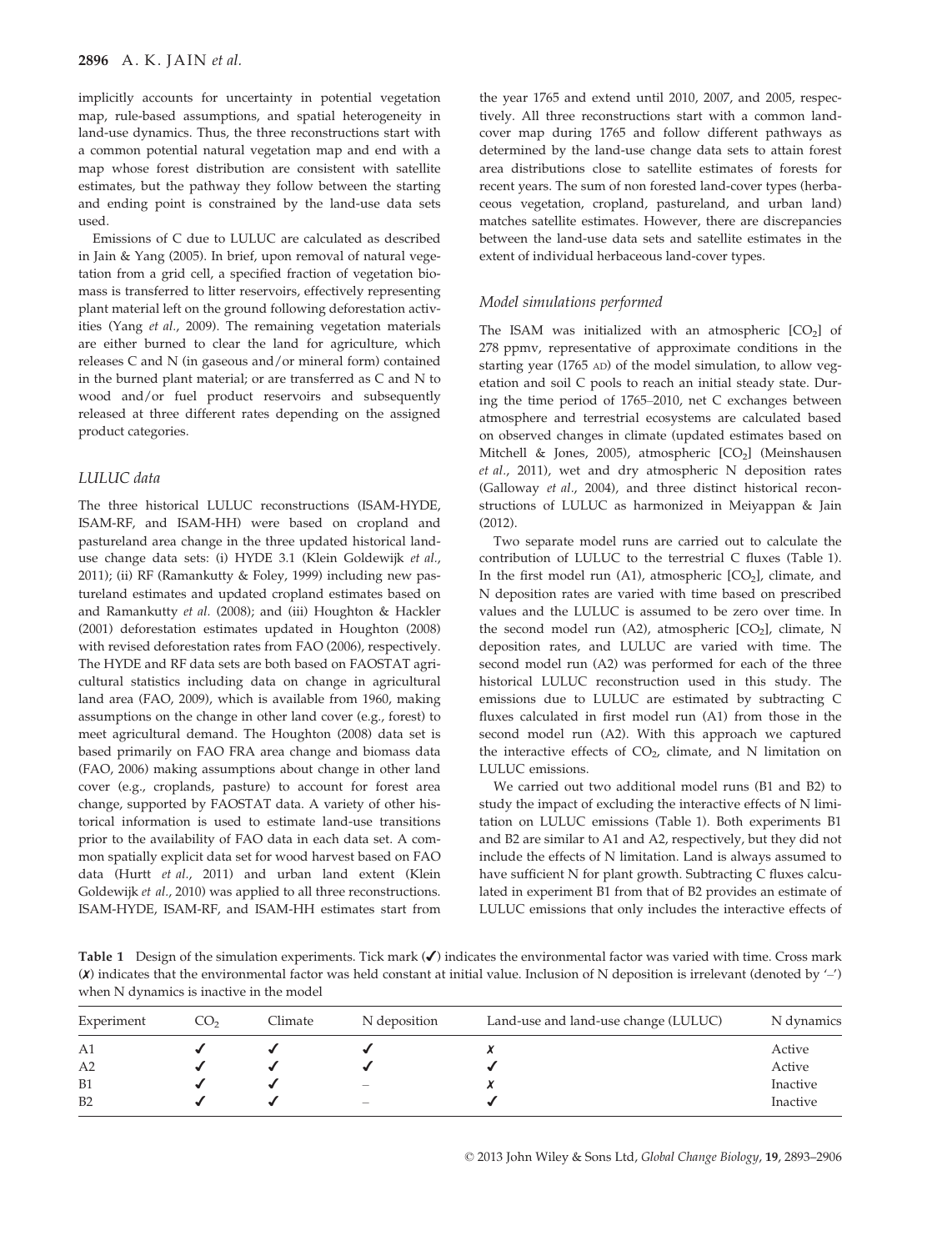$CO<sub>2</sub>$  and climate. This (B2-B1) model experiment is analogous to the majority of other model approaches to calculating the LULUC flux in models that include only climate and  $CO<sub>2</sub>$ effects (e.g., McGuire et al., 2001; Pongratz et al., 2009; Piao et al., 2009; Van Minnen et al., 2009; Arora & Boer, 2010 noninteractive runs; Stocker et al., 2011). The difference between the two sets of experiments (A2–A1) and (B2–B1) is an indicator of the effect of additionally considering N cycle effects and its interactions with  $CO<sub>2</sub>$  and climate on LULUC fluxes. We did not look at the effects of N on LULUC alone (i.e., excluding climate and  $CO<sub>2</sub>$  effects) as the study attempts the best quantification of LULUC including all possible drivers and processes, and to assess the possible uncertainty in LULUC estimates by failing to account for N effects.

To summarize, the following three estimates are calculated based on the four experiments (Table 1):

- 1 LULUC flux including N effect = A2 ( $\Delta$  climate, CO<sub>2</sub>, N, LULUC) $-A1$  ( $\Delta$  climate, CO<sub>2</sub>, N).
- 2 LULUC flux excluding N effect = B2 ( $\Delta$  climate, CO<sub>2</sub>, LULUC)-B1 ( $\Delta$  climate, CO<sub>2</sub>).
- 3 Effect of N on LULUC flux =  $(A2-A1)$ – $(B2-B1)$ .

#### Results

### Global net LULUC emissions based on different landcover reconstructions

Large interannual variations in global net C emissions from LULUC are observed in the model runs based on each of the three data sets, for the period 1900–2010 (Fig. 1). These variations are mainly induced by the effects of interannual variations in climate on LULUC fluxes. In particular, soil respiration, decomposition of slash and litter, and NPP in growing vegetation are affected by changes in temperature and precipitation in



Fig. 1 ISAM-estimated global land-use and land-use change (LULUC) emissions for the period  $1900-2010$  (GtC  $yr^{-1}$ ) based on Integrated Science Assessment Model-Historical Database of the Global Environment (ISAM-HYDE), ISAM-RF and ISAM-HH data sets. Estimates based on ISAM-RF and ISAM-HH estimates extend until year 2007 and 2005, respectively.

both the runs subject to LULUC (A2 and B2) and those not subject to LULUC (A1 and B1) (e.g., McGuire et al., 2001; Jain & Yang, 2005). Because the natural vegetation responds to climate drivers the same way in A1 and A2, the flux shown here (A2–A1) reflects the combined effect of LULUC and climate variability (in addition to  $CO<sub>2</sub>$  and N) on the land affected by LULUC only.

From 1900 to 2005, the global cumulative net emissions from LULUC were 178, 160, and 163 GtC for ISAM-HYDE, ISAM-RF, and ISAM-HH, respectively. The ISAM-HYDE estimated global total C emissions for the time period 1900–2010 were 180 GtC. (All data in this section are from model runs including the N dynamics unless otherwise stated). All three estimated emission trajectories show substantially different trends over the period 1900–1960, although they all have a mean value of approximately 1.5 GtC  $yr^{-1}$  (Fig. 1). The net emissions based on all three data sets peaked in the 1950s, with ISAM-HH reaching its peak slightly later than the other two data sets. This result from rapid deforestation due to expansion of agriculture in the tropics around the early 1950s followed by a rapid reduction in the rates of deforestation around the late 1950s and early 1960s, with less of a reduction based on ISAM-HH data. Emissions estimates based on ISAM-HH data are very different from those based on ISAM-RF and ISAM-HYDE in the 1960s. Emissions over the last three decades then follow similar trends based on all three data sets; an increase from 1970 to 1990 and a decline since 1990.

The mean decadal net emissions based on ISAM-HYDE data are higher during the 1980s and lower during the 1990s and 2000s compared to other two data sets, which show similar emissions during the 1980s and 1990s (Table 2). Thus, the decline in emissions from the 1980s to the 2000s is much more pronounced in ISAM-HYDE. The reasons can be found looking at the rate of conversion of land types in the underlying harmonized data sets (Fig. 2). ISAM-HYDE shows a sharp decrease in the expansion rates of both cropland and pastureland between 1980 and 2005 (Fig. 2a–d), and a sharp decrease in deforested area (Fig. 2e) which is offset to a lesser extent each decade by a declining expansion of the area of secondary forest regrowth (Fig. 2f) (partly reforestation on abandoned agricultural land and partly conversion of 'natural' forests to secondary regrowth forests after wood harvest). In contrast, ISAM-RF and ISAM-HH data show an increase in conversion into cropland (Fig. 2a and b) and a decrease in conversion of forests to pastures (Fig. 2c). Both ISAM-RF and ISAM-HH show an increase in the expansion rate of secondary forest regrowth from the 1980s to the 2000s partly offsetting the loss of primary forest area (Fig. 2e and f).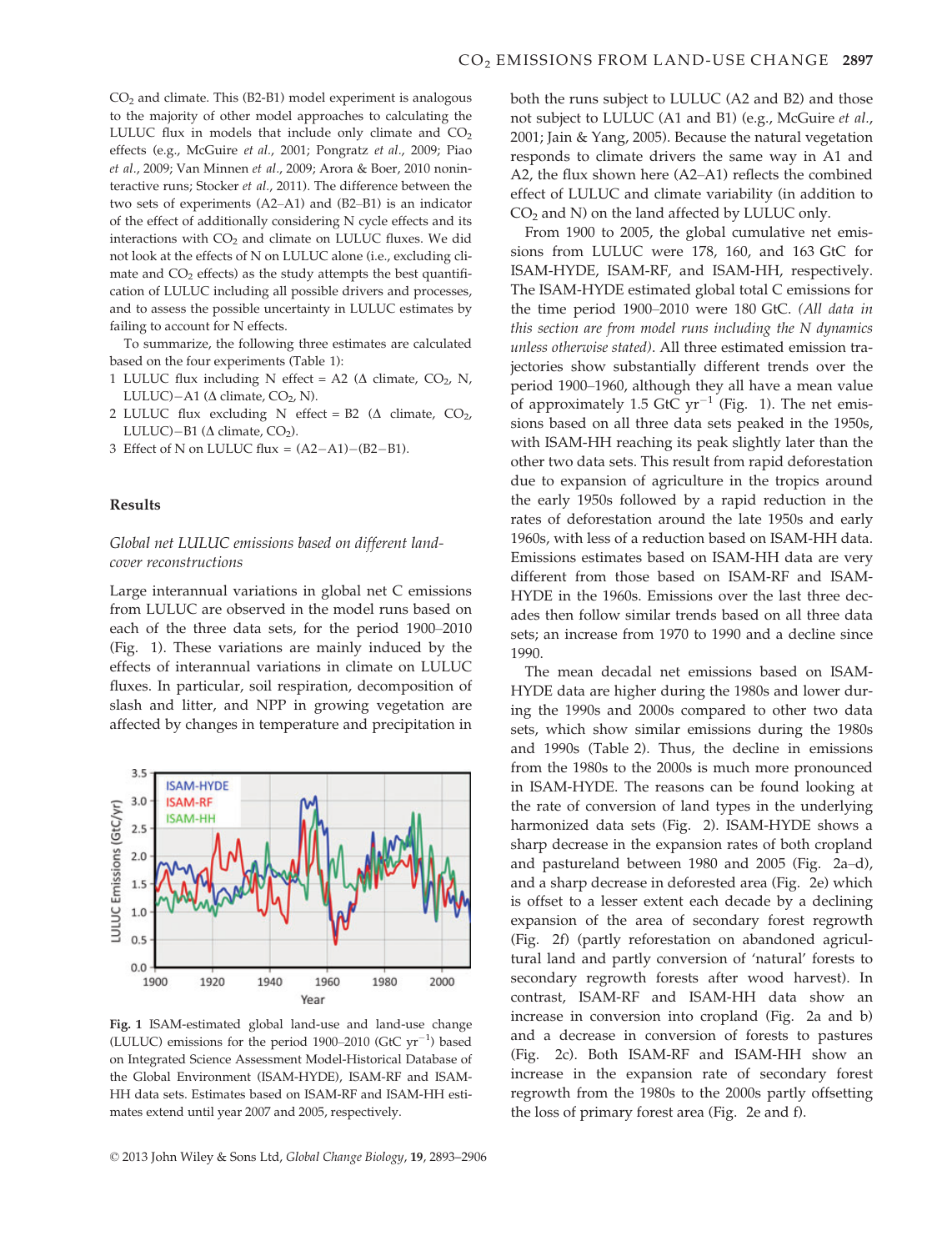|                         | 1980s         |         |                 |                 | 1990s                        |                                                                              |      |                        | 2000s     |                                    |                                      |                                                                   |
|-------------------------|---------------|---------|-----------------|-----------------|------------------------------|------------------------------------------------------------------------------|------|------------------------|-----------|------------------------------------|--------------------------------------|-------------------------------------------------------------------|
| Region/global           | HYDE<br>ISAM- |         | ISAM-RF ISAM-HH | Mean &<br>range | <b>HYDE</b><br>ISAM-         | <b>ISAM-RF</b>                                                               |      | ISAM-HH Mean & range   | ISAM-HYDE | ISAM-RFT                           | ISAM-HH <sup>#</sup>                 | Mean &<br>range                                                   |
| <b>Tropical America</b> | 0.26          | 0.33    | 0.59            | $0.39 \pm 0.17$ | 0.20                         | 0.34                                                                         | 0.64 | $\pm 0.22$<br>$0.39$ : | 0.14      |                                    | 0.46                                 | $0.28 \pm 0.16$                                                   |
| <b>Tropical Africa</b>  |               | $-0.03$ |                 | $0.04 \pm 0.07$ | 0.04                         | $-0.03$                                                                      |      | $\pm 0.07$<br>0.04     |           | $0.9999999990$<br>$0.999999999999$ |                                      | $0.03 \pm 0.06$                                                   |
| Tropical Asia           | 0.34          | 0.35    | ).40            | $0.37 \pm 0.03$ | 0.31                         |                                                                              |      | $\pm$ 0.03<br>0.34     |           |                                    |                                      | $0.41 \pm 0.14$                                                   |
| Tropics total           | 0.61          | 0.65    | L I             | $0.79 \pm 0.25$ |                              |                                                                              |      | $\pm 0.29$<br>0.78     |           |                                    |                                      | $0.71 \pm 0.33$                                                   |
| North America           | 0.30          | 0.28    | 0.19            | $0.25 \pm 0.06$ |                              |                                                                              |      | $\pm$ 0.03<br>0.25     |           |                                    |                                      |                                                                   |
| Eurasia                 | 0.71          | 0.60    | 0.29            | $0.53 \pm 0.21$ | 0.56<br>0.27<br>0.19<br>0.19 | $\begin{array}{c} 34 \\ 0.65 \\ 0.28 \\ 0.01 \\ 0.01 \\ 0.01 \\ \end{array}$ |      | $\pm$ 0.14<br>0.48     |           |                                    | 0.05<br>0.53<br>0.28<br>0.05<br>0.05 | $\begin{array}{c} 0.25\,\pm\,0.03 \\ 0.36\,\pm\,0.12 \end{array}$ |
| China                   | 0.59          | 0.15    | 0.08            | $0.27 \pm 0.26$ |                              |                                                                              |      | $+ 0.06$<br>0.13       |           |                                    |                                      | $0.09 \pm 0.03$                                                   |
| Oceania                 | 0.00          | 0.03    | 0.02            | $0.02 \pm 0.01$ | 0.00                         |                                                                              |      | $0.04 \pm 0.04$        |           |                                    |                                      | $-0.02 + 0.5$                                                     |
| Non tropics total       | 1.61          |         | 0.56            | $1.08 \pm 0.52$ | 0.92                         | 1.74                                                                         |      | $0.90 \pm 0.19$        | 0.80      | 0.69                               | 0.57                                 | $0.69 \pm 0.12$                                                   |
| Global                  | 2.21          |         |                 | $.88 \pm 0.26$  | 1.48                         |                                                                              | 1.83 | $\pm 0.18$<br>1.68.    | 1.22      | 1.33                               | 1.65                                 | $\pm$ 0.21<br>$1.40$ .                                            |

†Average for the period 2000–2007. ‡Average for the period 2000–2005.

†Average for the period 2000–2007.<br>‡Average for the period 2000–2005.

Table 2 Regional breakdown of decadal mean net land-use and land-use change (LULUC) emissions (GtC  $\text{yr}^{-1}$ ) for the 1980s, 1990s and 2000s based on Integrated Science

Regional breakdown of decadal mean net land-use and land-use change (LULUC) emissions (GtC yr<sup>-1</sup>) for the 1980s, 1990s and 2000s based on Integrated Science

Emissions based on ISAM-HH data become higher than the other two estimates from 2000 to 2005 (Fig. 1 and Table 2) because the conversion of forests to croplands and pastures (Fig. 2a and c), and hence the overall area of deforestation (Fig. 2e) is higher.

#### Regional differences in LULUC emissions

There are substantial differences in regional estimates of LULUC emissions between the model results based on the different data sets (Table 2). Except for Tropical America, Eurasia, and China, there is no consistent trend exhibited among the three estimates. These three regions show a generally decreasing trend from between the 1980s to the end of the data set for all three data sets, with the decline being much more pronounced in ISAM-HYDE than that in ISAM-RF and ISAM-HH.

LULUC emissions based on ISAM-HYDE have decreased substantially over the last three decades for the tropics (30% decline) and non tropics (50%). In contrast, the estimated emissions based on ISAM-RF show very little change in the tropics and a smaller decrease in the non tropics (30%) between 2000 and 2005 compared to both the 1980s and 1990s, which were very similar. ISAM-HH shows very little change in the tropics, and a small increase from the 1980s to the 1990s then a similar decline again to the 2000s (2000–2005 average) in the non tropics.

Over the last three decades, net emission estimates based on ISAM-HH data are higher for tropical regions and lower for nontropical regions compared to net emission estimates based on other two data sets (Table 2). This is because ISAM-HH data shows much higher deforestation rates for agricultural land in tropical regions (especially in Tropical America) (Fig. 2a, c and e). In nontropical regions, the ISAM-HH data set (based on forest statistics) has lower conversion of forests to croplands than the other two data sets, and assumes no clearing of forests for pastureland (forest clearing would have been assumed converted to cropland or secondary forests). The other two data sets (based on agricultural statistics), derived based on a rule-based approach to clear vegetation, have a fraction of pastureland expansion at the expense of forests (Meiyappan & Jain, 2012) (Fig. 2c). Houghton (2008) (which forms the basis for ISAM-HH) assumes that the expansion of pasture area in North America, China and Pacific Developed regions occurred in the 1950s, and therefore has negligible impact on C emissions for recent years. On the other hand, ISAM-HYDE and ISAM-RF indicate that in the non tropics, forest area was converted to pastures over the last three decades (Fig. 2c).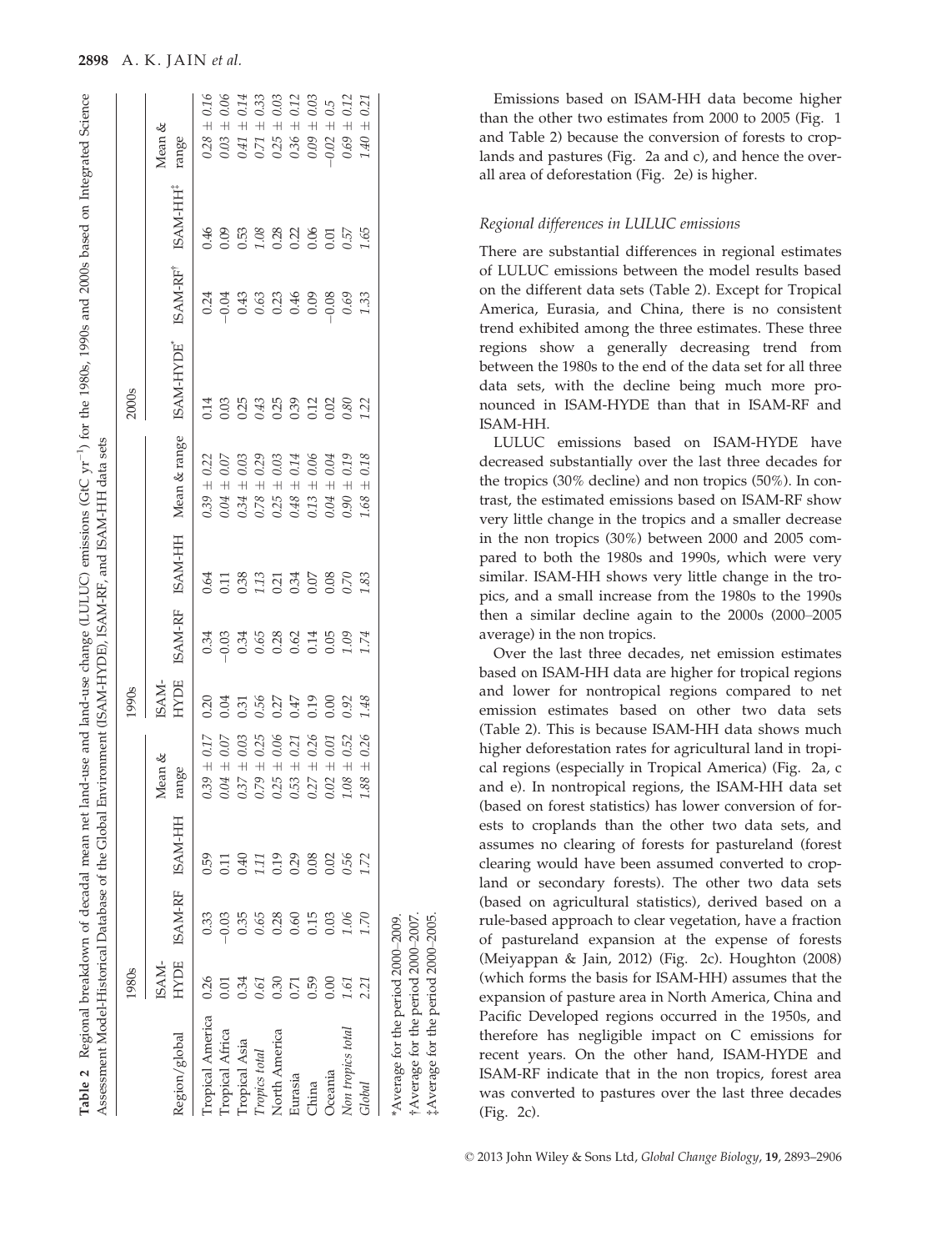

Fig. 2 Decadal (1980–2009) average rate of conversions of land in the tropics and non tropics from (a) forest to cropland, (b) herbaceous to cropland, (c) forest to pastureland, (d) herbaceous to pastureland, and (e) deforested area (includes forest area loss due to wood harvest), and (f) reforested area due to expansion and abandonment of cropland, pastureland, and wood harvest.

In the non tropics, forest regrowth area is generally higher in ISAM-HYDE and ISAM-RF than that in ISAM-HH across all three periods (Fig. 2f). Forest regrowth would be expected to have increased the C

stocks in secondary forest ecosystems (Churkina et al., 2007; Reay et al., 2008; Jain et al., 2009; Shevliakova et al., 2009; Yang et al., 2010) partially offsetting the higher emissions from forest to pasture/cropland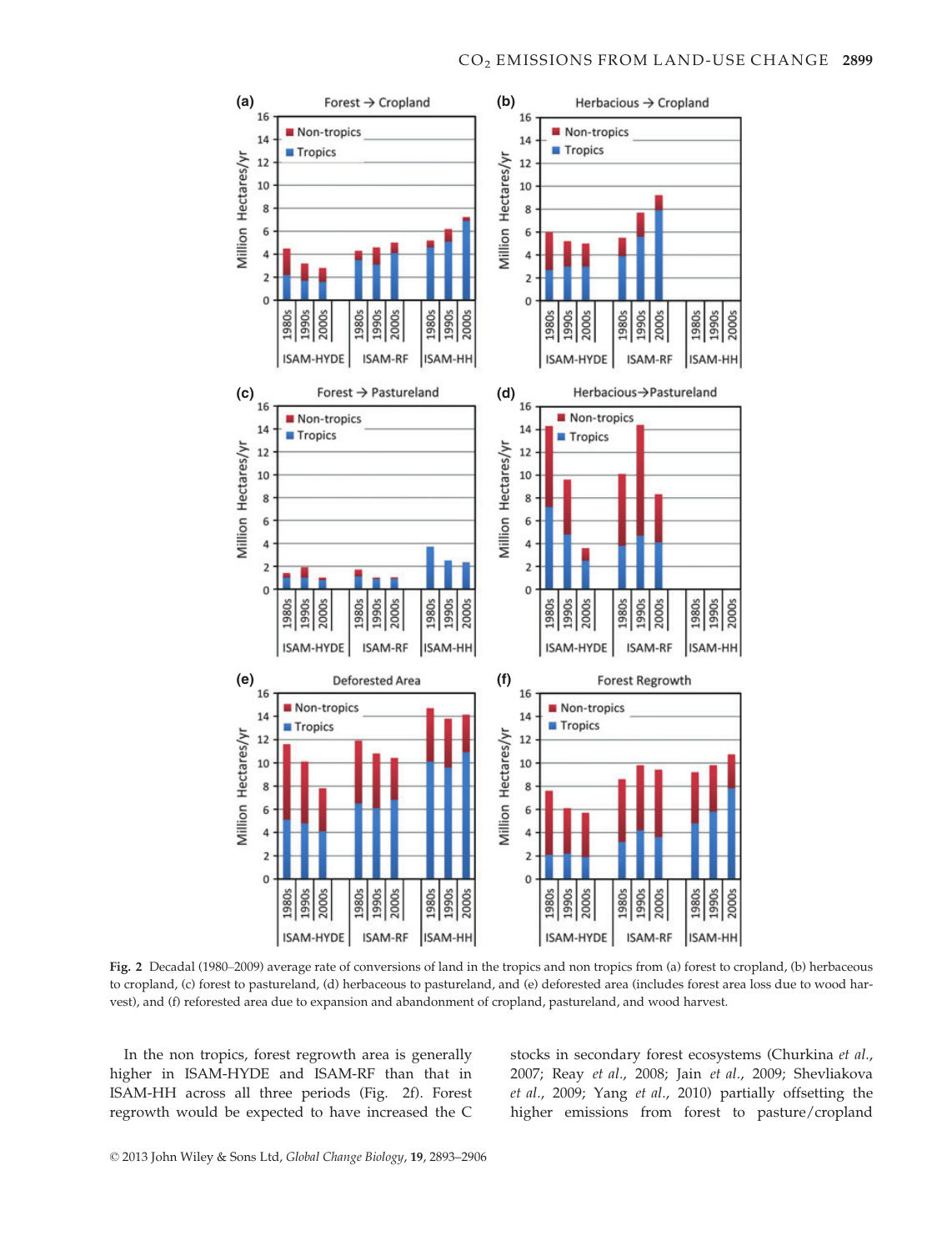conversion we see in ISAM-HYDE and ISAM-RF than that in ISAM-HH in the non tropics. However, the net nontropical emissions of ISAM-HYDE and ISAM-RF remain higher than those in ISAM-HH. Part of the reason for this is that the regrowth is limited in the model due to N availability, and therefore the  $CO<sub>2</sub>$  fertilization effect is constrained.

#### Effects of including the N cycle

Including the N cycle in the model resulted in higher net emissions compared to the model runs without the interactive N cycle (Table 3, numbers in brackets are runs without the N-cycle). These results indicate that failing to account for the effects of N dynamics may lead to an underestimate in LULUC emissions by around 40% globally across all three data sets. The effects were more pronounced in nontropical regions, where simulations without the N cycle were lower by 61–76% across all three data sets, while in the tropics emissions were lower only by 7–9%.

#### Discussion

#### Comparison with other studies

Our mean estimate of global net LULUC emission with N dynamics and wood harvest of 1.68 GtC  $yr^{-1}$  (range across results 1.48–1.83 GtC  $\rm{yr}^{-1}$ ) for the 1990s is the highest compared to the other published estimates as shown in Table 3 (excluding Denman et al., 2007 which is a synthesis based on old estimates). Breaking it down regionally, where other published estimates were available for comparison, our net emissions are similar in the tropics (mean  $0.78$  GtC  $yr^{-1}$ ), but much higher in the non tropics (0.90 GtC  $yr^{-1}$ ). While other published results find that tropical emissions are higher than nontropical emissions, our estimates based on two data sets (ISAM-RF and ISAM-HYDE) with N dynamics show the opposite trend, that is, higher LULUC net emissions for non tropics than tropics. Our modeling results indicate that without considering the N dynamics effect, the estimated nontropical LULUC emissions for ISAM-RF, ISAM-HYDE, and ISAM-HH cases are underestimated by 0.66, 0.58, and 0.53 GtC  $\text{yr}^{-1}$ , respectively, for the 1990s, emphasizing the importance of including N dynamics in estimating LULUC emissions. The ranges of nontropical emission estimates when N dynamics is excluded in this study (0.17–0.43 GtC  $yr^{-1}$ ) are not only well within the range of values of other published studies, but also lower than estimates for the tropics.

N is usually not considered as a limiting nutrient in the tropical regions, because warmer and wetter tropical climate enhance N mineralization in soils, and biological N fixation is high. Therefore, it is not surprising that ISAM-estimated tropical emission with  $(0.56-1.13 \text{ GtC yr}^{-1})$  and without  $(0.51-1.04 \text{ GtC yr}^{-1})$ N dynamics are approximately the same as each other (Table 3), and are well within other model estimated range of values  $(0.50-1.44 \text{ Gt/C}).$ 

It is interesting to note that Houghton's own bookkeeping model estimates (Houghton, 2010) are the highest for the tropics and the lowest for the non tropics as compared to other model estimates (Table 3). This is, unsurprisingly, similar to the results we found using the ISAM-HH data set compared to the other data sets within our modeling study, as it is driven by the underlying data assumptions in the Houghton data set based on FAO FRA forest data (FAO, 2006). The FAO data indicate a net loss of total forest area in the tropics, and vice versa in the non tropics (Houghton, 2010) for the last three decades. In contrast, other data sets (HYDE or RF) used by other modeling studies indicate a decrease in forest area for both tropics and non tropics (This cannot be directly interpreted from the data in Fig. 2 as some of the area of primary deforestation goes to secondary forests after harvesting and some does not. Likewise only a portion of secondary forest regrowth occurs on deforested land and the rest on abandoned agricultural land. Therefore, the numbers cannot be directly summed to get net change in forest area). Note that the latest FAO FRA (FAO, 2010) substantially revised down deforestation rates in the tropics.

The land-cover data may not be the full reasons for discrepancies. Houghton (2010) results are even higher than our ISAM-HH results in the tropics and even lower in the non tropics. Thus, differences in the modeling framework used by Houghton (2010) and other studies shown in Table 3 may explain a part of the discrepancies. Houghton (2010) estimates are based on book-keeping model that tracks areas of land conversions and calculates subsequent changes in C pools using standard growth and decay curves derived from actual field inventory data from the literature that are unchanging over the calculation period (representing either recent or historic climate and environmental conditions) and averaged over a large region or vegetation type. Most other modeling studies, with the exceptions of satellite-based tropical region estimates of DeFries et al. (2002) and Achard et al. (2004), model soil and vegetation processes and how they are affected by climate, atmospheric  $CO<sub>2</sub>$ , and, in this study, N drivers that vary spatially and possibly temporally. A sensitivity analysis based on process-based model and bookkeeping model approaches suggests that book-keeping model estimated LULUC emissions were about 40% higher than the process-based modeling approach, due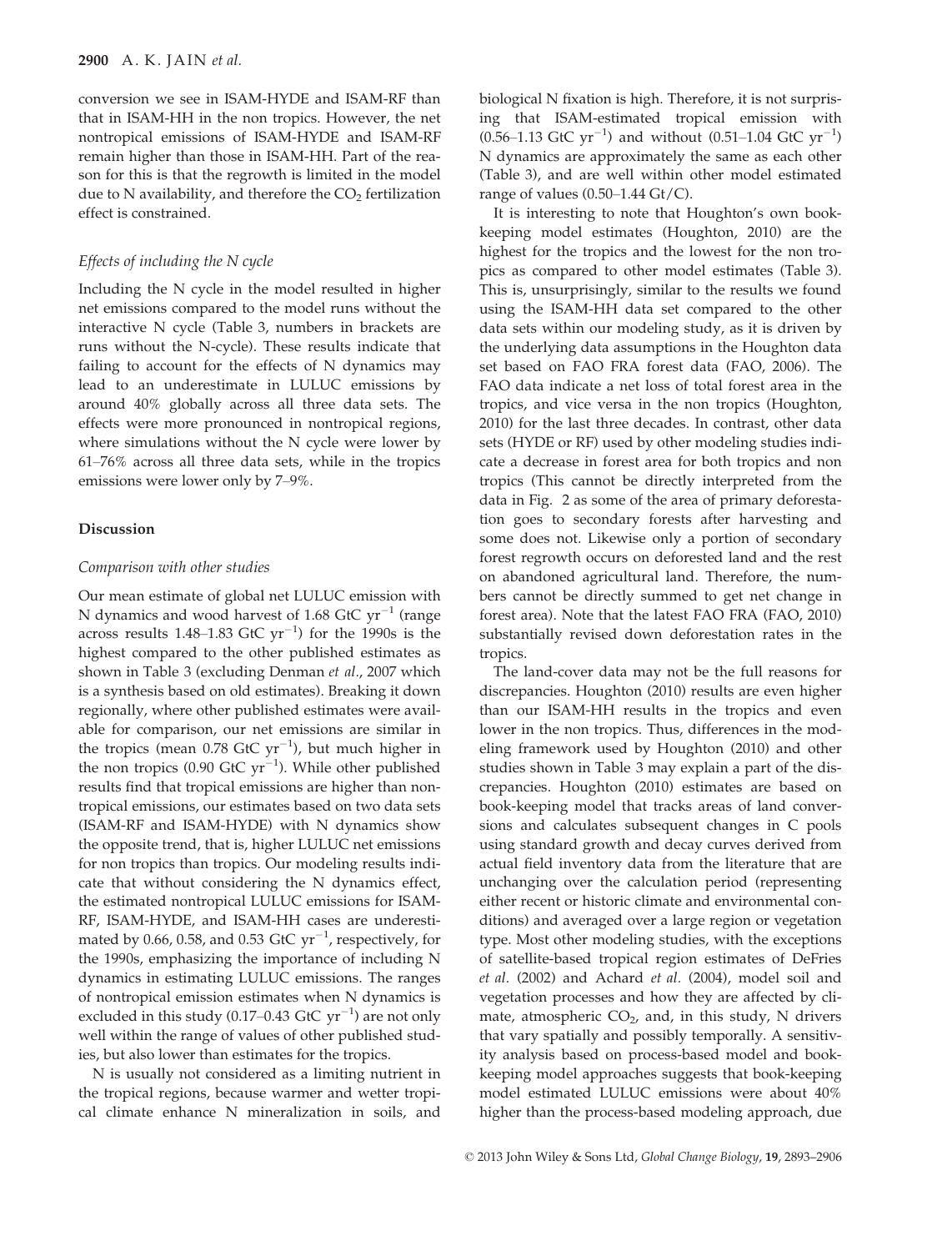| Study                                | LULUC data           | Tropics                    | Non tropics                   | Global                     |
|--------------------------------------|----------------------|----------------------------|-------------------------------|----------------------------|
| This study                           | <b>ISAM-RF</b>       | 0.65(0.59)                 | 1.09(0.43)                    | 1.74(1.02)                 |
|                                      | <b>ISAM-HYDE</b>     | 0.56(0.51)                 | 0.92(0.34)                    | 1.48(0.85)                 |
|                                      | <b>ISAM-HH</b>       | 1.13(1.04)                 | 0.70(0.17)                    | 1.83(1.21)                 |
|                                      | Range                | $0.56 - 1.13(0.51 - 1.04)$ | $0.70 - 1.09$ $(0.17 - 0.43)$ | $1.48 - 1.83(0.85 - 1.21)$ |
| Other studies                        |                      |                            |                               |                            |
| Strassmann et al. (2008)             | <b>HYDE</b>          | (1.02)                     |                               | (1.08)                     |
| Van Minnen et al. (2009)             | <b>HYDE</b>          | (0.70)                     | (0.60)                        | (1.30)                     |
| Arora & Boer $(2010)^*$              | RF                   |                            |                               | 1.06                       |
| Piao et al. (2011)                   | <b>HYDE</b>          | (0.74)                     | (0.48)                        | (1.22)                     |
| Yang et al. (2010)                   | HYDE/RF              |                            |                               | 1.44(1.03)                 |
| Houghton (2010)                      | Houghton             | (1.44)                     | (0.06)                        | (1.50)                     |
| Pongratz et al. (2009)†              | Pongratz             |                            |                               | (1.30)                     |
| Shevliakova et al. (2009)            | RF cropland +        |                            |                               | (1.31)                     |
|                                      | <b>HYDE</b> pastures |                            |                               |                            |
| Shevliakova et al. (2009)            | <b>HYDE</b>          |                            |                               | (1.07)                     |
| Kato et al. (2011)                   | Hurtt (HYDE)         |                            |                               | $(1.00 - 1.28)$            |
| Stocker et al. (2011)                |                      |                            |                               | (0.93)                     |
| DeFries et al. $(2002)$ <sup>+</sup> | <b>AVHRR</b>         | $(0.50 - 1.40)$            |                               |                            |
| Achard et al. (2004) §               | Landsat              | $0.80 - 1.40$              |                               |                            |
| Denman et al. (2007) range¶          |                      |                            |                               | $(0.50 - 2.70)$            |
| Houghton et al. (2012) range         |                      |                            |                               | $(0.75 - 1.50)$            |
| Poulter et al. (2010)**              | <b>HYDE</b>          |                            |                               | (0.88)                     |
| Other Studies Range††                |                      | $(0.50 - 1.44)$            | $(0.06 - 0.60)$               | $(0.88 - 1.50)$            |

Table 3 Comparison of Integrated Science Assessment Model (ISAM) estimated LULUC emissions for 1990s with other model and data studies. The decade 1990–1999 was chosen for comparison, as most of the estimates in literature covered this time period. Estimates that do not account for N dynamics are provided in brackets

\*This result is based on the data underlying the thick orange line in fig. 10a of Arora & Boer (2010), data supplied by (V. Arora, personal communication). Their study represents the approach most similar to ours for calculating the land-use and land-use change (LULUC) flux (see text for details).

†Underlying data set described in Pongratz et al. (2008) is based on RF cropland and RF pastureland with rates of pasture changes from Historical Database of the Global Environment (HYDE). Pastureland was preferential allocation on natural grassland.

‡Calculated using the Houghton & Hackler (2001) book-keeping model in combination of AVHHR satellite data for land-cover change.

§Calculated using the biomass and biomass change in tropical forest estimates of Food and Agricultural Organization (FAO, 1997) and Landsat data for land-cover change. These estimates may have implicitly accounted for the N dynamics effect.

¶Denman et al. (2007) is not an estimate in itself, but is a synthesis range across two estimates including uncertainty: DeFries et al. (2002) and Houghton (2003). The Houghton (2003) estimates has since been updated and revised downwards (Houghton, 2010).

Houghton et al. (2012) give the mean and standard deviation across thirteen different model estimates of LULUC as  $1.12 \pm 0.25$  GtC yr<sup>-1</sup>, full range as 0.75-1.50 GtC yr<sup>-1</sup>. Their estimate of uncertainty in mean LULUC emissions is about  $\pm 0.5$  GtC  $yr^{-1}$ .

\*\*As reported in Le Quéré et al. (2012).

††The range values given here are based on the published studies included in this table and do not account for the ranges in Denman et al. (2007) and Houghton et al. (2012) as these are themselves ranges across other published estimates. The estimates of Denman et al. (2007) are now out of date for the reasons discussed in ¶.

primarily to higher soil C emissions assumed to be 25% soil C loss following land-use change (Reick et al., 2010).

Most process-based studies, including this study, use historical transient  $CO<sub>2</sub>$  and climate as an external driving force and run the model with and without changes in land use and derive the LULUC emissions as the difference (e.g., McGuire et al., 2001; Pongratz et al., 2009

'LULUC+CO<sub>2</sub>'; Van Minnen et al., 2009; Piao et al., 2009; Stocker et al., 2011). The study by Shevliakova *et al.* (2009) ran with present climate and  $CO<sub>2</sub>$  in both the with- and without-LULUC simulations.

The LULUC past emissions not only affect the 'managed' vegetation that is subject to LULUC but also the 'natural' or 'primary' vegetation. This has been referred to as the 'feedback flux' (Strassmann et al., 2008) or the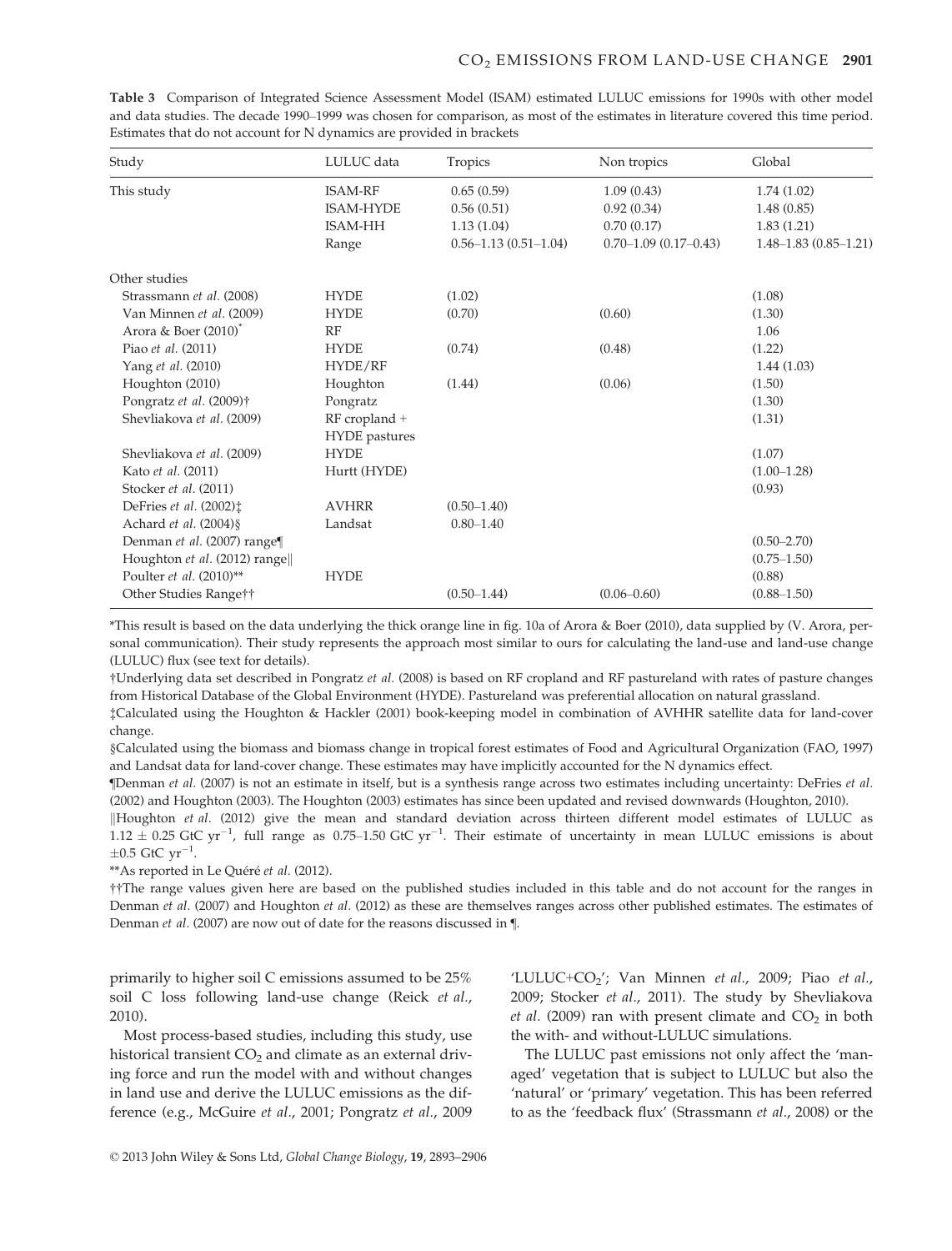'coupling flux' (Pongratz et al., 2009). The feedback flux on natural vegetation is typically to be considered part of the 'residual terrestrial flux' as it is an indirect effect of human activity and not considered as part of net LULUC emissions. In the case above, where LULUC emission are derived by the difference between the without-LULUC case and with-LULUC cases, the effects of past LULUC emissions on the natural vegetation are factored out, only the past LULUC effects on the vegetation that is subject to LULUC are included. However, some coupled climate-carbon cycle model studies, for example, Arora & Boer (2010), include the effects of LULUC emissions on natural vegetation which is why their flux of 0.25–0.84 GtC  $yr^{-1}$  in the 1990s based on different data sets are much lower than other estimates, including our own. When they apply the same approach as we use here, their estimated emissions based on RF data increase from 0.71 GtC  $yr^{-1}$  (their fig. 10a, thin orange line) to 1.06 GtC  $yr^{-1}$  (their fig. 10a, thick orange line) (personal communication data supplied by V. Arora for analysis). The interactive effects of LULUC on atmospheric  $[CO<sub>2</sub>]$  merit further investigation, but are beyond the scope of this study.

Our modeled LULUC emissions for the 2000's vary between 1.2 and 1.7 GtC  $yr^{-1}$  (Table 2), consistent with, but at the high end of most recent estimated range across a number of published studies of 0.4–1.8 GtC  $\text{yr}^{-1}$ (Houghton et al., 2012).

#### Uncertainty in LULUC Emissions Estimates

Our modeled estimates give an indication of uncertainty in LULUC emissions due to the choice of data set. Estimated ranges across the three data sets for 1980s, 1990s, and 2000s, respectively, were  $\pm 0.26$  GtC yr<sup>-1</sup>,  $\pm 0.18$  GtC yr<sup>-1</sup>, and  $\pm 0.21$  GtC yr<sup>-1</sup>. The estimated uncertainty due to data set variability is much lower than other uncertainty estimates (see below) partly reflecting more accurate and revised land-use change data sets applied in a globally consistent methodology to produce historical LULUC estimates (Meiyappan & Jain, 2012), but also as it does not account for uncertainty in other data, the model approach or implementation.

Our results further indicate a large uncertainty due to the missing process of the N cycle in other estimates. Failure to account for the N cycle may underestimate net C flux due to LULUC by 0.1 GtC  $yr^{-1}$  in the tropics, 0.6 GtC  $yr^{-1}$  in the non tropics and 0.7 GtC  $yr^{-1}$  globally (mean across land-cover data sets).

A recent meta-analysis study by a range of experts for the Global Carbon Project (Houghton et al., 2012), estimates the total errors resulting from data-related uncertainty and incomplete understanding of all the process to be in the order of about  $\pm 0.5$  GtC yr<sup>-1</sup> based on expert judgment, drawing on the range across many published model studies, and studies that specifically looked at uncertainty due to data or modeling approaches. Previous publications for the Houghton book-keeping model approach gave an uncertainty estimate of  $\pm 0.7$  GtC yr<sup>-1</sup> (Houghton, 2010), that have since been revised down to  $\pm 0.5$  GtC yr<sup>-1</sup> (R. A. Houghton, personal communication). The most recent IPCC estimated uncertainty of  $\pm 1.1$  GtC yr<sup>-1</sup> for 1990s (Denman et al., 2007) can now be considered too high. The higher end based on Houghton (2003) was revised downwards due to the reduction in the deforestation estimates for tropical regions in subsequent FAO FRA (FAO, 2006, 2010) brought about by integration of satellite-based estimates (e.g., Hansen et al., 2009; Nepstad et al., 2009). The lower end of the range was based on DeFries et al. (2002) is an underestimate, as it is based on satellite measurements for three tropical regions, and does not account for legacy emissions deforestation rates prior to the period of analysis (1980s and 1990s) (Ramankutty et al., 2007).

#### Differences in land processes included

In this study, secondary forest regrowth only occurs as a result of wood harvest and agricultural abandonment on land that was originally covered by forests (i.e., a reduction in agricultural area in a grid cell will regrow forest). In some countries or regions, for example North America, Europe, Japan, China, and India, there are active programs of afforestation and reforestation (Kenji, 2000; Merker et al., 2004; FAO, 2006, 2010). These may not be captured by the data sets of change in agricultural and pasture areas, particularly if the forests are established on previously grassland areas, or if they shift agriculture to grassland areas so that the agricultural area does not decline. Hence, this study may be underestimating the forest area in some regions and hence the C uptake by the afforested land.

This study does not include the effects of fire suppression and woody encroachment, which are suggested to contribute to regional C sink (e.g., in the United States, see Pacala et al., 2001). This is because the effects of these processes have not yet been well defined due to lack of comprehensive data (Denman et al., 2007).

C emissions due to the common practice of shifting cultivation in the tropics (clearing forest often by fire for agriculture then abandoning to regrowth after a number of years) are estimated to have a significant impact on historical LULUC emissions (Hurtt et al., 2006, 2011). This creates a mosaic of cropped fields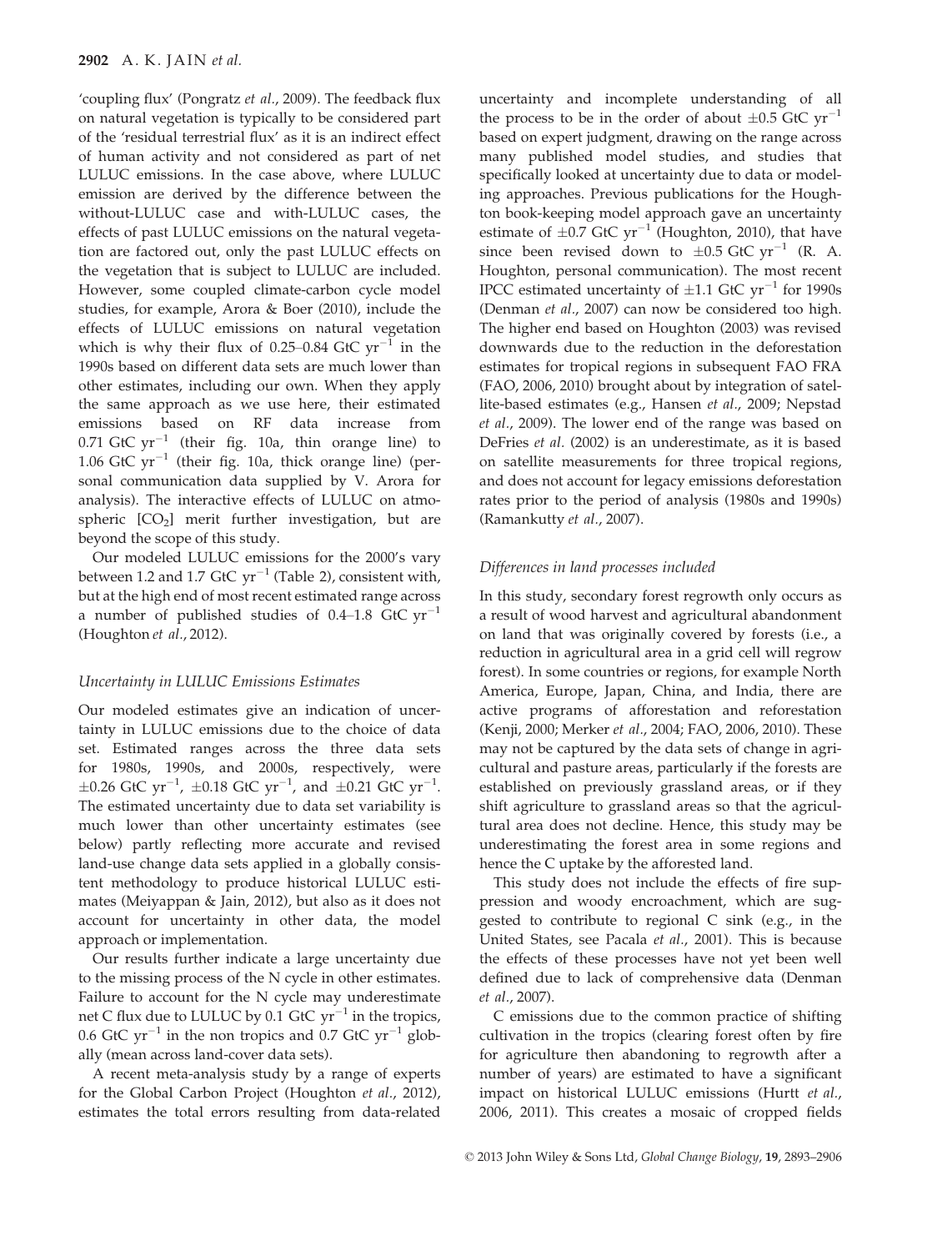often with trees and fallows intermixed with secondary and mature forests and cause some loss of ecosystem C (Houghton & Hackler, 2001). We did not specifically model the effects of shifting cultivation due to huge uncertainties in magnitude and spatial distribution, and as some of these effects would be captured in the data sets of changing forest or agricultural area we already used (Hurtt et al., 2006, 2011).

Natural disturbances such as fire, pests, disease, drought, wind, snow, ice, and floods affect 104 Mha of forest on average each year (FAO, 2006), with local- to national-scale ecological significance (e.g., Giglio et al., 2010; Van der Werf et al., 2010; also see Lambin et al., 2003 and Foley et al., 2003). This study has not considered emissions due to natural disturbances because it is not human-induced LULUC, and in any case it is typically assumed that disturbance is followed by regrowth and the net effects are minimal (unless the land is subsequently converted to agricultural land).

A key missing process is the decomposition of soil C following drainage of tropical peatlands (Ballhorn et al., 2009). According to Hooijer et al. (2010), draining and burning of peatlands in southeast Asia are thought to add another 0.3 GtC  $yr^{-1}$  to LULUC emissions.

## Summary and implications of results for climate modeling and climate policy

Emissions of  $CO<sub>2</sub>$  from LULUC constitute a significant portion of global emissions, and therefore strongly affect global climate. Modeling them correctly has implications for global climate policy. The estimated cumulative LULUC emissions over the period 1900– 2010 based on ISAM-HYDE data are approximately 180 GtC, which are approximately 33% of total C emissions (345 GtC from burning fossil fuels-Friedlingstein et al., 2010). The contribution of LULUC to global anthropogenic C emissions (land-use plus fossil fuel) in 1990s and 2000s were approximately 18–22% and 14–17%, respectively, (using fossil fuel emissions as in Le Quéré et al., 2012) for our modeled results across three underlying data sets and including the N cycle.

Our estimated net global emissions from LULUC (mean and range) across three data sets are 1.88  $(1.7-2.21)$  GtC yr<sup>-1</sup> for the 1980s, 1.66  $(1.48-1.83)$ GtC  $yr^{-1}$  for the 1990s, and 1.44 (1.22–1.65) for the 2000s (Table 2). Our estimates are higher than other published estimates that range from 0.88 to 1.5 GtC  $yr^{-1}$  for the 1990s (Table 3: Achard et al., 2004; Arora & Boer, 2010; DeFries et al., 2002; Houghton, 2010; Piao et al., 2009; Pongratz et al., 2009; Stocker et al., 2011; Strassmann et al., 2008; Shevliakova et al., 2009; Van Minnen et al., 2009; Yang et al., 2010; Kato et al., 2011; Zaehle et al., 2011; Poulter et al., 2010) and 1.1 GtC  $yr^{-1}$  for the 2000s (Friedlingstein et al., 2010; Houghton et al., 2012). If LU-LUC emissions are higher than assessed, it means fossil fuel emissions would have to be even lower to meet the same mitigation target.

Our results are higher than other published estimates because they include the effects of N limitation on regrowth of forests following wood harvest and agricultural abandonment. This effect is particularly noticeable in the cooler non tropics where N removal through harvest or burning is not compensated by N deposition or N mineralization. The estimated LULUC emissions for the tropics are  $0.79 \pm 0.25$  for the 1980s,  $0.78 \pm 0.29$ for the 1990s, and  $0.71 \pm 0.33$  GtC yr<sup>-1</sup> for the 2000s, and for the nontropical regions are  $1.08 \pm 0.52$ ,  $0.90 \pm 0.52$ 0.19, and  $0.69 \pm 0.12$  GtC yr<sup>-1</sup> for the three decades (Table 2). Not only are our results much higher in the non tropics than other results (Table 3) but also for two of the data sets they are higher in the non tropics than in the tropics. This is because the estimated nontropical LULUC emissions with N dynamics considered are 0.53–0.66 GtC  $yr^{-1}$  higher than those without N dynamics for the 1990s in the non tropics and 0.62–0.72 GtC  $yr^{-1}$  higher globally. Without considering the N cycle, our model results of 0.85–1.2 GtC  $yr^{-1}$  globally, 0.51–1.04 GtC  $yr^{-1}$  in the tropics, and 0.17–0.43 GtC  $yr^{-1}$  in the non tropics in the 1990s across the three data sets are similar to other published studies (Table 3). Our model results indicate that failing to account for the N cycle underestimates by about 40% globally  $(0.66 \text{ GtC yr}^{-1})$ , 10% in the tropics  $(0.07 \text{ GtC yr}^{-1})$  and  $70\%$  in the non tropics (0.59 GtC  $\rm{yr}^{-1}$ ).

Many inventory studies in both managed and natural forests find higher sinks than in the past and attribute this to the effects of changing climate and  $[CO<sub>2</sub>]$ (Luyssaert et al., 2008; Phillips et al., 2008; Lewis et al., 2009; Pan et al., 2011). Our results are not in conflict with this. Climate and  $CO<sub>2</sub>$  still enhance uptake in northern regrowth forests, but the effects are limited when N removal due to LULUC is considered. As the total net flux of  $CO<sub>2</sub>$  between the land and atmosphere is known from atmospheric measurements, higher emissions from land under LULUC in fact imply a greater sink in land not experiencing LULUC and are therefore consistent with inventories finding greater sinks in unmanaged forests. The total net flux the atmosphere 'sees' from the land is the same; in that sense our results do not imply different climate impacts. But our results do have implications for modeling of anthropogenic vs. natural land fluxes (both natural and anthropogenic sources and sinks are underestimated without the N cycle), and thus for climate policy around estimating human-induced emissions and mitigation potential on the land.

We evaluate the uncertainties in LULUC emissions estimates resulting from uncertainties in determining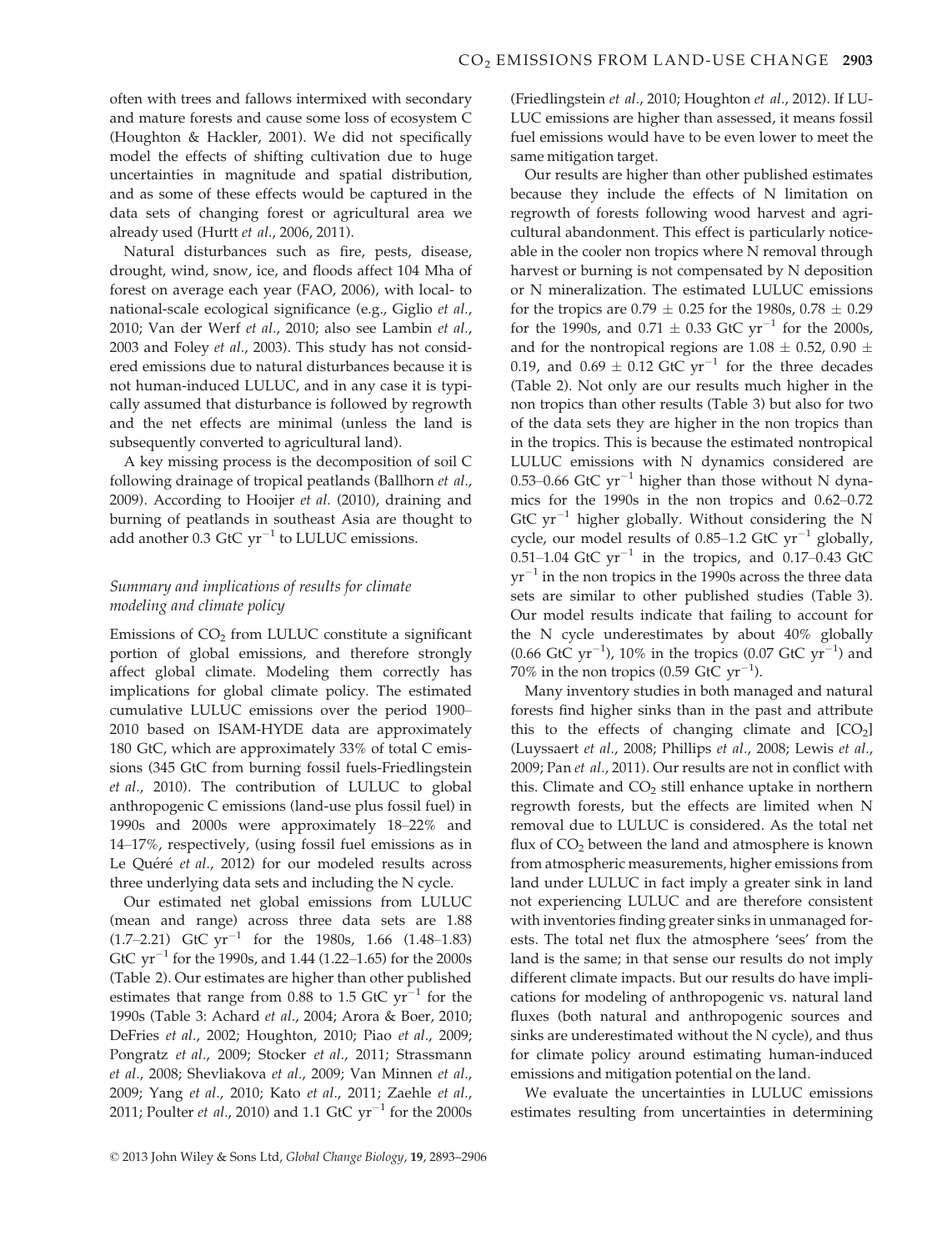land-cover change using three historical LULUC reconstructions based on our best estimate of LULUC that include not only climate and  $CO<sub>2</sub>$  but also N. Over the period 1900–1970, our model results for the global LULUC emissions based on three different LULUC reconstructions exhibit substantially different trends (Fig. 1). The global total emissions are very similar thereafter, with emissions increasing until about 1990 and then declining. Uncertainty in LULUC emissions due to the underlying data set constitutes about  $\pm 0.2$  GtC yr<sup>-1</sup> over the period 1980–2009.

While the three LULUC estimates show reasonably good agreement at the global scale, there are significant disagreements between them at the regional scale (Table 2). Regional discrepancies in location of  $CO<sub>2</sub>$ emissions are irrelevant to the global climate impacts of  $CO<sub>2</sub>$  as it is a well-mixed gas in the atmosphere. However, they indicate that a much larger uncertainty still exists in underlying LULUC data than is implied by looking at global decadal averages and this uncertainty may affect the overall amount of global LULUC emissions and thus climate. The regional differences also have implications for national-level greenhouse gas reporting and accounting under the United Nations Framework Convention on Climate Change and Kyoto Protocol, and for assessing future LULUC mitigation potential. Therefore, the results presented here suggest that the uncertainty in regional LULUC data need to be reduced to improve climate change projections.

Regional differences in forest cover will affect regional climate through biophysical properties such as albedo, surface roughness, heat transfer, and water recycling: for example afforestation in mid to highlatitudes reduces albedo and has a warming affect that runs counter to the cooling effect of  $CO<sub>2</sub>$  uptake (e.g., Brovkin et al., 2006; Findell et al., 2007; Pitman et al., 2009; Kvalevåg et al., 2010; Pongratz et al., 2010). However, assessing the implications of regional data differences on biophysical climate effects is beyond the scope of this study.

Ongoing improvements in satellite data and interpretation for measuring not only changes in land cover but also land management (e.g., shifting cultivation and selective logging) and biomass density will be critical in reducing uncertainties. Reconciling and improving data sets produced from different sources (e.g., FAO forest assessments and FAO agricultural assessments), to provide more information about land-use transitions is also expected to further reduce uncertainties.

#### Data Access

The three annual (1800–2010) estimates of C emissions from LULUC presented here can be downloaded from the Carbon Dioxide Information Analysis Center (ftp://cdiac.ornl.gov/pub/Atul\_Jain\_etal\_Land\_Use\_ Fluxes/). The three historical reconstructions of LULUC (Meiyappan & Jain, 2012) used in this study can be downloaded from the National Center for Atmospheric Research Climate Data Guide (http://climatedataguide. ucar.edu/guidance/historical-land-cover-changes-andland-use-conversions-global-data-set-meiyappan-and-jain).

#### Acknowledgements

We thank Thomas Boden and Maria Martinez Gonzalez from the CDIAC, for their help with hosting the data products produced from this study. This work was supported in part by National Aeronautics and Space Administration (NASA) Land Cover and Land Use Change Program (No. NNX08AK75G) and the Office of Science (BER), U.S. Department of Energy (DOE-DE-SC0006706). JH was funded by a Leverhulme Research Fellowship, UK.

#### References

- Achard F, Eva HD, Mayaux P, Stibig H-J, Belward A (2004) Improved estimates of net carbon emissions from land cover change in the tropics for the 1990s. Global Biogeochemical Cycles, 18, GB2008, doi: 10.1029/2003GB002142
- Arora V, Boer GJ (2010) Uncertainties in the 20th century carbon budget associated with land use change. Global Change Biology, 16, 3327-3348, doi: 10.1111/j.1365-2486.2010.02202.x
- Ballhorn U, Siegert F, Mason M, Limin S (2009) Derivation of burn scar depths and estimation of carbon emissions with LIDAR in Indonesian peatlands. Proceedings of the National Academy of Sciences, 106, 21213–21218.
- Brovkin V, Claussen M, Driesschaert E et al. (2006) Biogeophysical effects of historical land cover changes simulated by six earth system models of intermediate complexity. Climate Dynamics, 26, 587–600.
- Canfield DE, Glazer AN, Falkowski PG (2010) The evolution and future of Earth's nitrogen cycle. Science, 330, 192–196.
- Churkina G, Trusilova K, Vetter M, Dentener F (2007) Contributions of nitrogen deposition and forest regrowth to terrestrial carbon uptake. Carbon Balance and Management, 2.
- Cleveland CC, Townsend AR (2006) Nutrient additions to a tropical rain forest drive substantial soil carbon dioxide losses to the atmosphere. Proceedings of the National Academy of Sciences, 103, 10316–10321.
- DeFries RS, Houghton RA, Hansen MC, Field CB, Skole D, Townshend J (2002) Carbon emissions from tropical deforestation and regrowth based on satellite observations for the 1980s and 90s. Proceedings of the National Academy of Sciences of the United States of America, 99, 14256–14261.
- Denman KL, Brasseur G, Chidthaisong A et al. (2007) Coupling between changes in the climate system and biogeochemistry. In: Climate Change (2007), The Physical Science Basis. Contribution of Working Group I to the Fourth Assessment Report of the International Panel on Climate Change (eds Solomon S, Quin D, Manning M, Chen Z, Marquis M, Averyt KB, Tignor M, Miller HL), pp. 499–587. Cambridge Univ. Press, Cambridge, UK.
- FAO (1997) Estimating Biomass and Biomass Change of Tropical Forests. A Primer. FAO Forestry Paper 134, Rome.
- FAO (2006) Global Forest Resources Assessment 2005. FAO forestry Paper 147, Rome.
- FAO (2009). Available at: http://faostat.fao.org/site/377/default.aspx#ancor (11/09) (accessed 14 December 2012).
- FAO (2010) Global Forest Resources Assessment 2010. FAO forestry Paper 13, Rome.
- Findell KL, Shevliakova E, Milly P, Stouffer RJ (2007) Modeled impact of anthropogenic land cover change on climate. Journal of Climate, 20, 3621–3634.
- Foley JA, Costa MH, Delire C, Ramankutty N, Snyder P (2003) Green surprise? How terrestrial ecosystems could affect Earth's climate. Frontiers in Ecology and the Environment, 1, 38–44.
- Friedl MA, Sulla-Menashe D, Tan B, Schneider A, Ramankutty N, Sibley A, Huang X (2010) MODIS collection 5 global land cover: algorithm refinements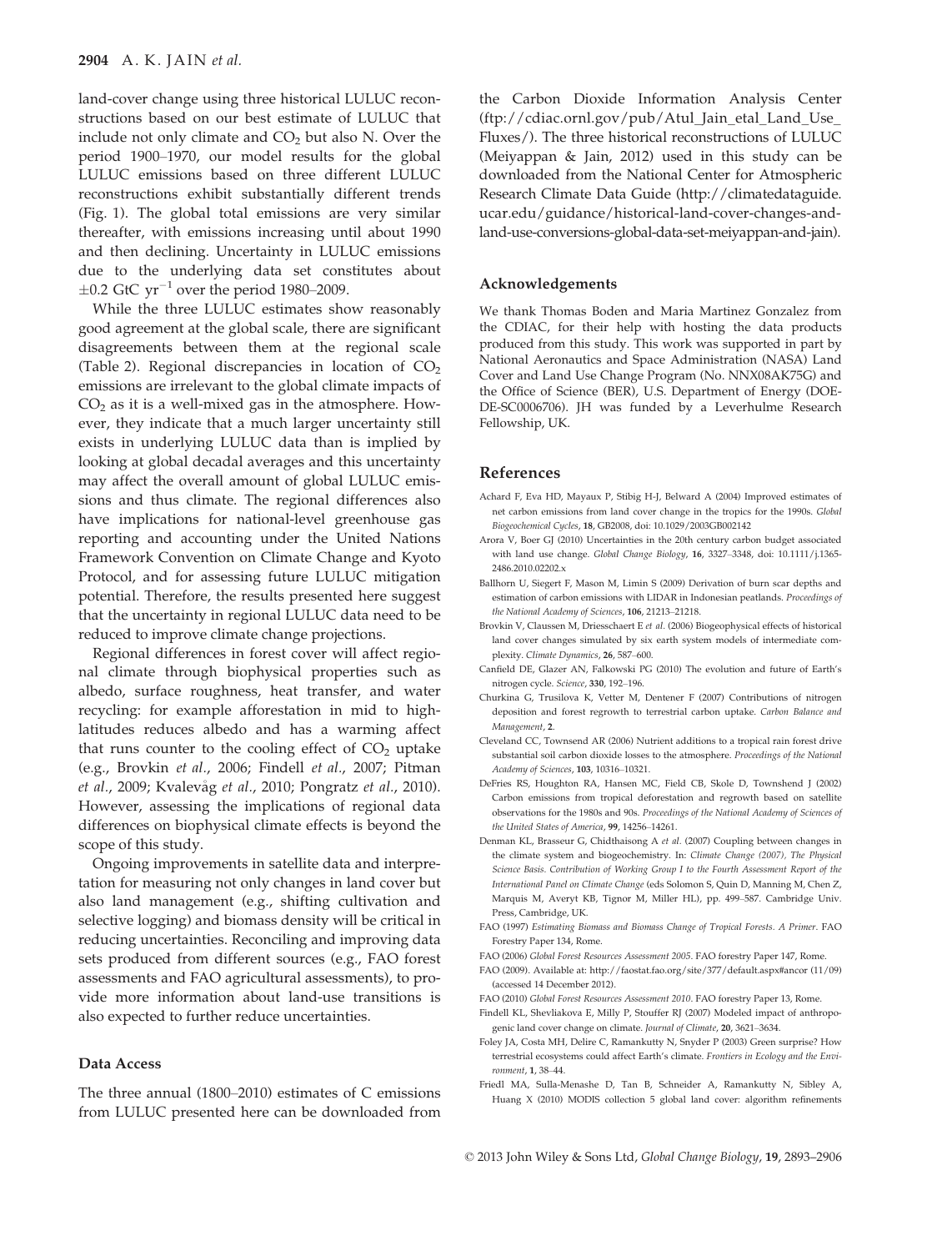and characterization of new datasets. Remote Sensing of Environment, 114, 168–182.

- Friedlingstein P, Houghton RA, Marland G et al. (2010) Update on CO<sub>2</sub> emissions. Nature Geoscience, 3, 811–812, doi: 10.1038/ngeo1022
- Galloway J, Dentener F, Capone D et al. (2004) Nitrogen cycles: past, present, and future. Biogeochemistry, 70, 153–226.
- Galloway JN, Townsend AR, Erisman JW, Bekunda M, Cai Z, Freney JR, .. & Sutton, M. A. (2008) Transformation of the nitrogen cycle: recent trends, questions, and potential solutions. Science, 320, 889–892.
- Giglio L, Randerson JT, Van der Werf GR, Kasibhatla PS, Collatz GJ, Morton DC, DeFries RS (2010) Assessing variability and long-term trends in burned area by merging multiple satellite fire products. Biogeosciences, 7, 1171–1186.
- Goldewijk, KK & Ramankutty, N (2010) Land use changes during the past 300 years. Land Use, Land Cover and Soil Sciences 1.
- Hansen MC, Stehman SV, Potapov PV, Arunarwati B, Stolle F, Pittman K (2009) Quantifying changes in the rates of forest clearing in Indonesia from 1990 to 2005 using remotely sensed data sets. Environmental Research Letters, 4, 034001, doi: 10. 1088/1748-9326/4/3/034001
- Hooijer A, Page S, Canadell J, Silvius M, Kwadijk J, Wosten H, Jauhiainen J (2010) Current and future CO2 emissions from drained peatlands in Southeast Asia. Biogeosciences, 7, 1505–1514.
- Houghton RA (2003) Revised estimates of the annual net flux of carbon to the atmosphere from changes in land use and land management 1850–2000. Tellus B, 55, 378–390.
- Houghton RA (2008) Carbon flux to the atmosphere from land-use changes: 1850- 2005. In: TRENDS: A Compendium of Data on Global Change. Carbon Dioxide Information Analysis Center, Oak Ridge National Laboratory, U.S. Department of Energy, Oak Ridge, Tenn., U.S.A.
- Houghton RA (2010) How well do we know the flux of CO2 from land-use change? Tellus Series B-Chemical And Physical Meteorology, 62, 337–351.
- Houghton RA, Hackler JL (2001) Carbon flux to the atmosphere from land-use changes: 1850 to 1990. ORNL/CDIAC-131, NDP-050/R, 1.
- Houghton RA, House II, Pongratz J et al. (2012) Carbon emissions from land use and land-cover change. Biogeosciences, 9, 5125–5142.
- Hurtt G, Frolking S, Fearon M et al. (2006) The underpinnings of land-use history: three centuries of global gridded land-use transitions, wood-harvest activity, and resulting secondary lands. Global Change Biology, 12, 1208–1229.
- Hurtt GC, Chini LP, Frolking S et al. (2011) Harmonization of land-use scenarios for the period 1500–2100: 600 years of global gridded annual land-use transitions, wood harvest, and resulting secondary lands. Climate Change, 109, 117-161.
- Ito A, Penner JE, Prather MJ et al. (2008) Can we reconcile differences in estimates of carbon fluxes from land-use change and forestry for the 1990s? Atmospheric Chemistry and Physics, 8, 3291–3310.
- Jain AK, Yang X (2005) Modeling the effects of two different land-cover change data sets on the carbon stocks of plants and soils in concert with  $CO<sub>2</sub>$  and climate change. Global Biogeochemical Cycles, 19, 1–20.
- Jain AK, Yang X, Kheshgi H, McGuire AD, Post W, Kicklighter D (2009) Nitrogen attenuation of terrestrial carbon cycle response to global environmental factors. Global Biogeochemical Cycles, 23, GB4028, doi: 10.1029/2009GB003519
- Kato E, Kinoshita T, Ito A, Kawamiya M, Yamagata Y (2011) Evaluation of spatially explicit emission scenario of land-use change and biomass burning using a process-based biogeochemical model. Journal of Land Use Science, doi: 10.1080/ 1747423X.2011.628705
- Kenji K (2000) Recycling of forests: overseas forest plantation projects of Oji Paper Co., Ltd. Japan. TAPPI Journal, 54, 45–48.
- Klein Goldewijk K, Beusen A, Janssen P (2010) Long term dynamic modeling of global population and built-up area in a spatially explicit way, HYDE 3.1. Holocene, 20, 565–573.
- Klein Goldewijk K, Beusen A, Van Drecht G, De Vos M (2011) The HYDE 3.1 spatially explicit database of human-induced land-use change over the past 12,000 years. Global Ecology and Biogeography, 20, 73–86.
- Kvalevag MM, Myhre G, Bonan G, Levis S (2010) Anthropogenic land cover changes in a GCM with surface albedo changes based on MODIS data. International Journal of Climatology, 30, 2105–2117.
- Lambin EF, Geist HJ, Lepers E (2003) Dynamics of land use and land cover change in tropical regions. Annual Review of Environment and Resources, 28, 205–241.
- Le Quéré C, Raupach MR, Canadell JG et al. (2009) Trends in the sources and sinks of carbon dioxide. Nature Geoscience, 2, 831–836.
- Le Quéré C, Andres RJ, Boden T et al. (2012) The global CO2 budget 1959-2011. Earth System Science Data Discussions, 5, 1107–1157.
- Lepers E, Lambin EF, Janetos AC, DeFries R, Achard F, Ramankutty N, Scholes RJ (2005) A synthesis of information on rapid land-cover change for the period 1981– 2000. BioScience, 55, 115–124.
- Lewis SL, Lopez-Gonalez G, Sonke B, Affum-Baffo K, Baker TR (2009) Increasing carbon storage in intact African tropical forests. Nature, 477, 1003–1006.
- Luyssaert S, Schulze ED et al. (2008) Old-growth forests as global carbon sinks. Nature, 455, 213–215.
- Mathers NJ, Harms B, Dalal RC (2006) Impacts of land-use change on nitrogen status and mineralization in the Mulga Lands of Southern Queensland. Austral Ecology, 31, 708–718.
- McGuire AD, Stitch S, Clein JS et al. (2001) Carbon balance of the terrestrial biosphere in the twentieth century: analyses of  $CO<sub>2</sub>$ . climate and land use effects with four process-based ecosystem models. Global Biogeochemical Cycles, 15, 183–206.
- Meinshausen M, Smith SJ, Calvin KV et al. (2011) The RCP greenhouse gas concentrations and their extension from 1765 to 2300. Climatic Change, doi: 10.1007/s10584- 011-0156-z
- Meiyappan P, Jain AK (2012) Three distinct global estimates of historical land-cover change and land-use conversions for over 200 years. Frontiers of Earth Science, 6, 122–139, doi: 10.1007/s11707-012-0314-2
- Merker S, Yustian I, Muhlenberg M (2004) Losing Ground but Still Doing Well-Tarsius dianae in Human-Altered Rainforests of Central Sulawesi, Indonesia. In: Land Use, Nature Conservation and the Stability of Rainforest Margins in Southeast Asia (eds Gerold G, Fremerey M, Guhardja E), pp. 299–311. Springer, Heidelberg.
- Mitchell J, Jones PD (2005) An improved method of constructing a database of monthly climate observations and associated high-resolution grids. International Journal of Climatology, 25, 693–712, doi: 10.1002/joc.1181
- Nepstad D, Soares-Filho B, Merry F et al. (2009) The end of deforestation in the Brazilian Amazon. Science, 326, 1350–51.
- Pacala SW, Hurtt GC, Moorcroft PR, Caspersen JP (2001) Carbon storage in the US caused by land use change. In: The Present and Future of Modeling Global Environmental Change (ed. Matsuno T, Kida H), pp. 145–172. Terra Scientific Publishing. Toyko, Japan.
- Pan Y, Birdsey RA, Fang J et al. (2011) A large and persistent carbon sink in the world's forests. Science, 333, 988–993.
- Phillips OL, Lewis SL, Baker TR, Chao K-J, Higuchi N (2008) The changing Amazon forest. Philosophical Transactions of the Royal Society, Series B, 363, 1819–1828.
- Piao S, Ciais P, Friedlingstein P, Peylin P, Reichstein M, Luyssaert S, Vesala T (2008) Net carbon dioxide losses of northern ecosystems in response to autumn warming. Nature, 451, 49–52.
- Piao S, Ciais P, Friedlingstein P, de Noblet-Ducoudre′ N, Cadule P, Viovy N, Wang T (2009) Spatiotemporal patterns of terrestrial carbon cycle during the 20th century. Global Biogeochemical Cycles, 23, GB4026, doi: 10.1029/2008GB003339
- Piao S, Ciais P, Lomas M, Beer C, Liu H, Fang J, .. & Woodward, I. (2011) Contribution of climate change and rising CO2 to terrestrial carbon balance in East Asia: a multi-model analysis. Global and Planetary Change, 75, 133–142.
- Pitman A, de Noblet-Ducoudré N, Cruz F, Davin E, Bonan G, Brovkin V et al. (2009) Uncertainties in climate responses to past land cover change: first results from the LUCID intercomparison study. Geophysical Research Letters, 36, L14814.
- Pongratz J, Reick C, Raddatz T, Claussen M (2008) A reconstruction of global agricultural areas and land cover for the last millennium. Global Biogeochemical Cycles, 22, GB3018.
- Pongratz J, Reick CH, Raddatz T, Claussen M (2009) Effects of anthropogenic land cover change the carbon cycle of the last millennium. Global Biogeochemical Cycles, 23, GB4001, doi: 10.1029/2009GB003488
- Pongratz J, Reick CH, Raddatz T, Claussen M (2010) Biogeophysical versus biogeochemical climate response to historical anthropogenic land cover change. Geophysical Research Letters, 37, L08702, doi: 10.1029/2010GL043010
- Poulter B, Aragao L, Hyeder U et al. (2010) Net biome production of the Amazon Basin in the 21st century. Global Change Biology, 16, 2062–2075.
- Ramankutty N, Foley JA (1999) Estimating historical changes in global land cover: croplands from 1700 to 1992. Global Biogeochemical Cycles, 13, 997–1027.
- Ramankutty N, Gibbs HK, Achard F, DeFries R, Foley JA, Houghton RA (2007) Challenges to estimating carbon emissions from tropical deforestation. Global Change Biology, 13, 51–66, doi: 10.1111/j.1365-2486.2006.01272.x
- Ramankutty N, Evan AT, Monfreda C, Foley JA (2008) Farming the planet: 1. Geographic distribution of global agricultural lands in the year 2000. Global Biogeochemical Cycles, 22, GB1003, doi: 10.1029/2007GB002952
- Raupach M (2011) Carbon cycle: pinning down the land carbon sink. Nature Climate Change, 1, 148–149, doi: 10.1038/nclimate1123

© 2013 John Wiley & Sons Ltd, Global Change Biology, 19, 2893–2906